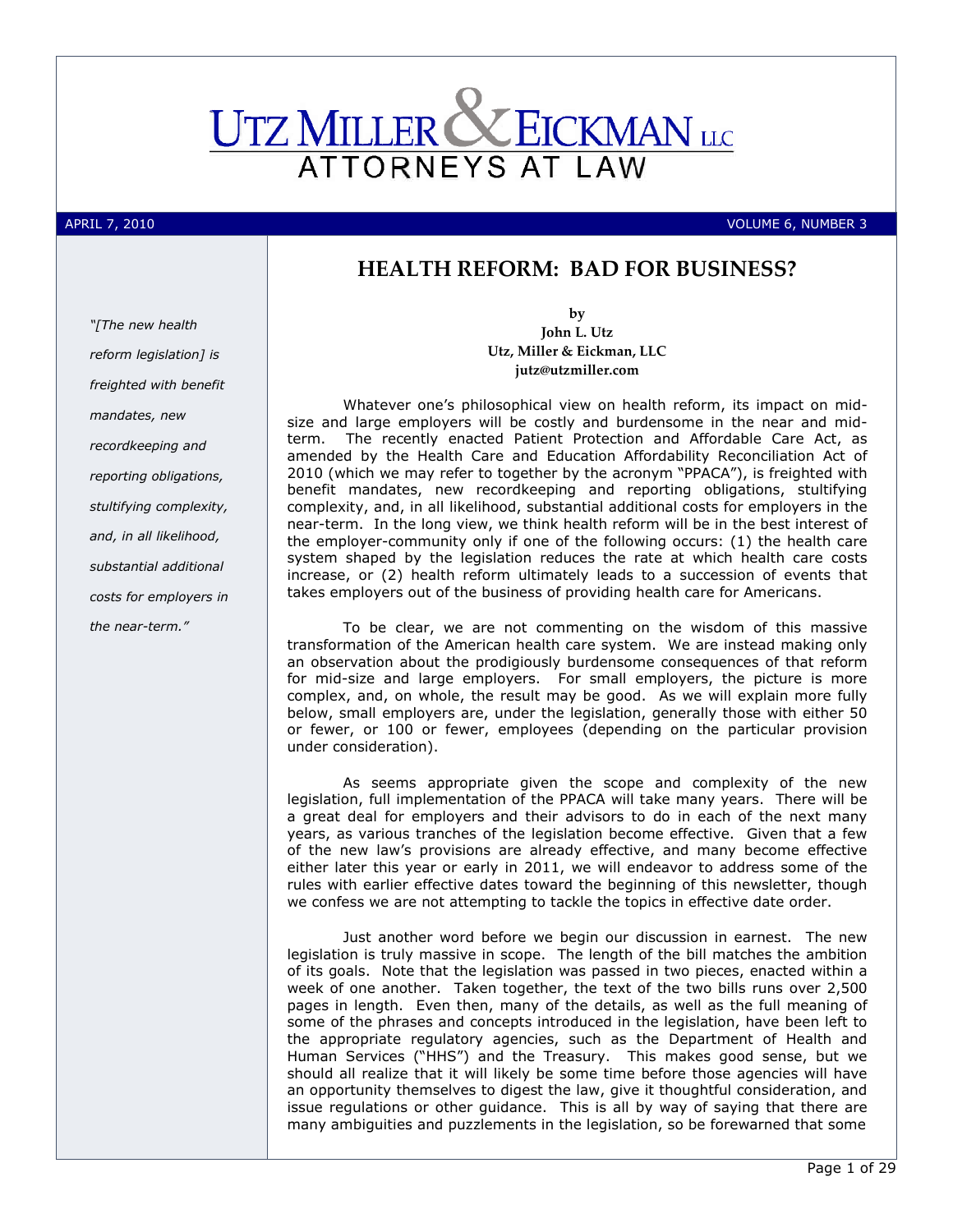"[T]here are many ambiguities and puzzlements in the legislation . . . ."

Utz, Miller & Eickman, LLC 7285 West 132nd St. Suite 320 Overland Park, KS 66213

Phone: 913.685.0970 Fax: 913.685.1281

Matthew J. Eickman meickman@utzmiller.com Phone: 913.685.0749 Fax: 913.685.1281

Eric N. Miller emiller@utzmiller.com Phone: 913.685.8150 Fax: 913.685.1281

John L. Utz jutz@utzmiller.com Phone: 913.685.7978 Fax: 913.685.1281

### www.utzmiller.com

The information in this newsletter is of a general nature only and does not constitute legal advice.

Consult your attorney for advice appropriate to your circumstances.

of what we say may require revision as the government agencies, and perhaps later the courts, interpret the words of the law. It may also mean that some points in our explanation will seem to you ambiguous. Although that could well reflect a flaw in our writing, it will in some cases simply reflect inherent ambiguities found in certain provisions of the new law.

Given the number of topics we need to cover, it might be helpful to offer a preview of where we are headed, in the form of the following table of contents:

| <u>Topic</u><br>Page                                              |
|-------------------------------------------------------------------|
|                                                                   |
|                                                                   |
|                                                                   |
|                                                                   |
|                                                                   |
|                                                                   |
|                                                                   |
|                                                                   |
|                                                                   |
| Insured Plans Discriminating in Favor of Highly<br>Prohibition on |
| Additional Reporting Requirement: Quality of Care  8              |
|                                                                   |
|                                                                   |
|                                                                   |
|                                                                   |
|                                                                   |
|                                                                   |
|                                                                   |
|                                                                   |
|                                                                   |
|                                                                   |
|                                                                   |
|                                                                   |
|                                                                   |
| Fair Health Insurance Premiums (Small Group Market) 12            |
|                                                                   |
|                                                                   |
|                                                                   |
|                                                                   |
|                                                                   |
| Small Group Market: Must Include Essential Health Benefits15      |
|                                                                   |
|                                                                   |
|                                                                   |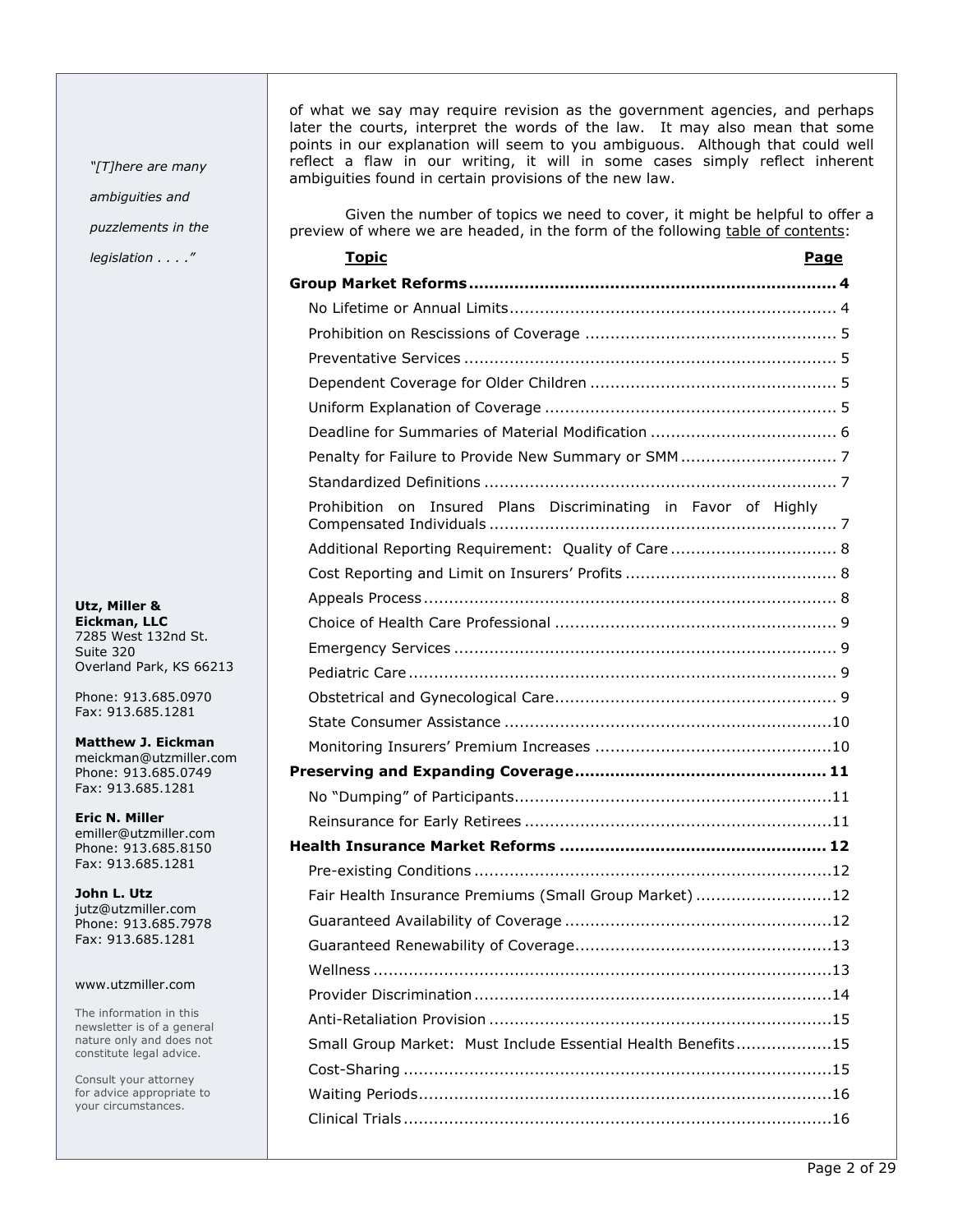"Among the provisions with the earliest effective dates are new benefit mandates and other requirements for all group health plans."

Utz, Miller & Eickman, LLC 7285 West 132nd St. Suite 320 Overland Park, KS 66213

Phone: 913.685.0970 Fax: 913.685.1281

Matthew J. Eickman meickman@utzmiller.com Phone: 913.685.0749 Fax: 913.685.1281

Eric N. Miller emiller@utzmiller.com Phone: 913.685.8150 Fax: 913.685.1281

John L. Utz jutz@utzmiller.com Phone: 913.685.7978 Fax: 913.685.1281

### www.utzmiller.com

The information in this newsletter is of a general nature only and does not constitute legal advice.

Consult your attorney for advice appropriate to your circumstances.

| <b>Incorporation of Mandates and Restrictions into ERISA and the</b> |
|----------------------------------------------------------------------|
|                                                                      |
|                                                                      |
| A (Relatively) Tiny Comment on the "Exchanges"  18                   |
|                                                                      |
|                                                                      |
|                                                                      |
|                                                                      |
|                                                                      |
|                                                                      |
|                                                                      |
| Reporting of Employer Health Insurance Coverage23                    |
|                                                                      |
|                                                                      |
| Multiple Employer Welfare Arrangements ("MEWAs")  24                 |
|                                                                      |
|                                                                      |
|                                                                      |
|                                                                      |
|                                                                      |
|                                                                      |
| Elimination of Deduction for Retiree Prescription Drug Subsidy 27    |
|                                                                      |
|                                                                      |
| Offering Exchange-Participating Qualified Health Plans28             |
|                                                                      |
|                                                                      |
|                                                                      |
|                                                                      |
|                                                                      |

Among the provisions with the earliest effective dates are new benefit mandates and other requirements for all group health plans. Generally, group health plans include plans that provide medical care to employees or their dependents and are subject to ERISA. Although governmental and church plans are generally not subject to ERISA, the group health plan requirements will have an effect on governmental and church plans (other than plans of the federal government) to the extent those plans are insured (as opposed to self-insured). That is because the new requirements apply not only to group health plans, but also to health insurance issuers, such as insurance companies and HMOs, offering group (or individual) health insurance coverage. So, an insurer offering coverage to a governmental or church plan will need to offer a product that complies with the new requirements. In addition, the rules apply directly to self-insured governmental plans (other than plans of the federal government), though apparently not to self-insured church plans.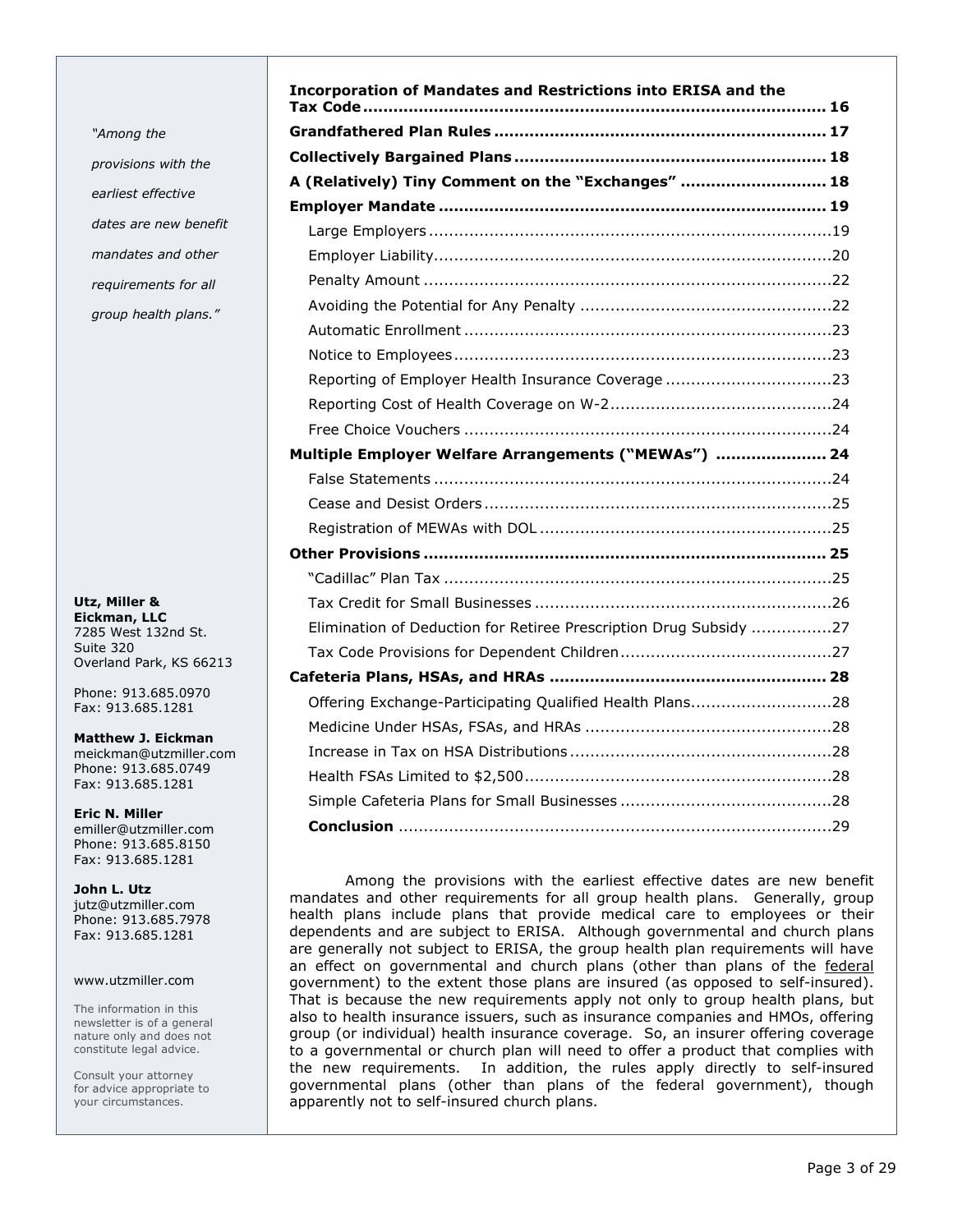"A plan may not apply lifetime dollar limits

on what are known as

'essential health

benefits.'"

Utz, Miller & Eickman, LLC 7285 West 132nd St. Suite 320 Overland Park, KS 66213

Phone: 913.685.0970 Fax: 913.685.1281

### Matthew J. Eickman

meickman@utzmiller.com Phone: 913.685.0749 Fax: 913.685.1281

Eric N. Miller

emiller@utzmiller.com Phone: 913.685.8150 Fax: 913.685.1281

### John L. Utz

jutz@utzmiller.com Phone: 913.685.7978 Fax: 913.685.1281

### www.utzmiller.com

The information in this newsletter is of a general nature only and does not constitute legal advice.

Consult your attorney for advice appropriate to your circumstances.

The new group health plan requirements generally apply for plan years beginning on or after September 23, 2010. There are, however, some exceptions, including a partial exception for "grandfathered plans." More on the grandfathered plan rules later. For calendar year plans, then, these new requirements will become effective January 1, 2011, unless a grandfathered plan provision (or some other exception) is effective to delay that starting date or exempt the plan from the requirements altogether.

So, what are the new requirements? We will list them below, in relatively cursory fashion. As with everything we cover in this newsletter, you can fairly assume there are some subtleties we will not explain. That makes it particularly important to take a careful and specific look at any issues of particular interest to you as you move forward.

A Note about Terminology: Although the new benefit mandates and restrictions generally apply both to group health plans and to insurance companies (and HMOs), in describing the rules we will typically refer simply to "plans." Unless we indicate otherwise, our reference to a "plan" or "plans" will typically be intended to include a reference to health insurance issuers, such as insurance companies and HMOs.

# Group Market Reforms

# The following provisions are effective for Plan Years Beginning on or After September 23, 2010, unless otherwise indicated:

No Lifetime or Annual Limits. A plan may not apply lifetime dollar limits on what are known as "essential health benefits." Essential health benefits are the types of benefits that must be included in health plans offered under the state insurance clearinghouses referred to in the new law as "exchanges." The Secretary of Health and Human Services ("HHS") will define what constitutes an essential health benefit, but that list is to include at least the following general categories (and the items and services covered within these categories):

- Ambulatory patient services
- Emergency services
- Hospitalization
- Maternity and newborn care
- Mental health and substance use disorder services, including behavioral health treatment
- Prescription drugs
- Rehabilitative and habilitative services and devices
- Laboratory services
- Preventative and wellness services and chronic disease management, and
- Pediatric services, including oral and vision care.

The Secretary of HHS is to ensure that the scope of the list of essential health benefits is equal to the scope of benefits provided under a "typical" employer plan. To help in this effort, the Secretary of Labor is to conduct a survey of employer-sponsored coverage to determine the benefits typically covered by employers, including multiemployer plans, and provide a report on that survey to the Secretary of HHS.

In addition to the prohibition on lifetime dollar limits, a plan may not apply any annual dollar limits on essential health benefits for plan years beginning on or after January 1, 2014. For plan years beginning prior to January 2014, some restricted annual limits may apply to essential health benefits, if those limits would not violate other federal or state laws. The Secretary of HHS is supposed to issue regulations offering guidance on how these pre-2014 annual limits may be set.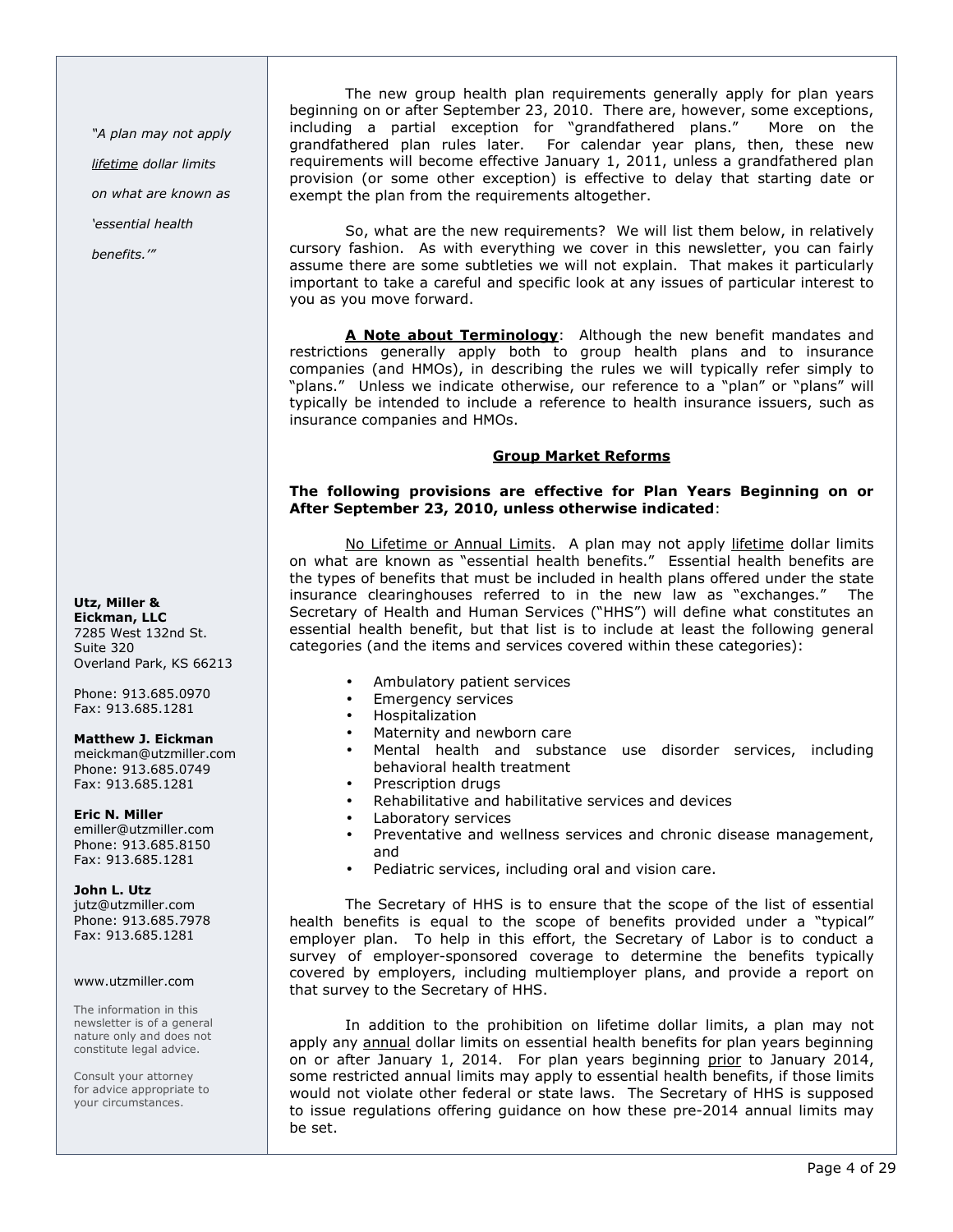"A plan must provide

coverage for, and

may not impose any

cost-sharing

requirements with

respect to, certain

preventative care,

including

recommended

immunizations."

### Utz, Miller & Eickman, LLC 7285 West 132nd St. Suite 320

Overland Park, KS 66213

Phone: 913.685.0970 Fax: 913.685.1281

### Matthew J. Eickman

meickman@utzmiller.com Phone: 913.685.0749 Fax: 913.685.1281

Eric N. Miller emiller@utzmiller.com Phone: 913.685.8150 Fax: 913.685.1281

John L. Utz jutz@utzmiller.com Phone: 913.685.7978 Fax: 913.685.1281

### www.utzmiller.com

The information in this newsletter is of a general nature only and does not constitute legal advice.

Consult your attorney for advice appropriate to your circumstances.

A plan may set lifetime or annual beneficiary limits on specific covered benefits that are not essential benefits (that is, not benefits required to be offered in health plans sold through the state exchanges). The details of how a plan may do so may remain a bit fuzzy until the Secretary of HHS issues guidance describing precisely what constitutes an "essential health benefit." Similarly, it will be unclear what "restricted annual limits" may be applied to essential health benefits prior to the 2014 plan year until the Secretary of HHS issues guidance. The legislation instructs the Secretary to define the term "restricted annual limit" in a way that ensures access to needed services will be made available with a "minimal impact" on premiums.

Prohibition on Rescissions of Coverage. A plan must not rescind coverage once a participant has become covered, unless the individual has performed an act or practice that constitutes fraud, or has made an intentional misrepresentation of material fact, "as prohibited by the terms of the plan." In addition, it appears that a plan, or a participant's coverage under a plan may not be cancelled except with prior notice to the participant. This presumably does not prohibit an employer from terminating a health plan with appropriate prior notice to participants, but instead addresses only an employer's ability to retroactively take away coverage.

Importantly, the law's reference to the "terms of the plan" suggests that even where a participant has engaged in fraud – such as by lying about a claim, or trying to gain coverage for an individual by wrongly asserting that she or he is the employee's spouse or dependent – the participant may be retroactively removed as a participant only if the plan language so provides. Employers and other plan sponsors may, therefore, wish to amend their plans to provide for the retroactive cessation of coverage upon a participant or beneficiary's commission of fraud or making an intentional misrepresentation of material fact, to the extent those plans do not already so provide.

Preventative Services. A plan must provide coverage for, and may not impose any cost-sharing requirements with respect to, certain preventative care, including recommended immunizations. The statute refers to particular lists of recommendations and guidelines for determining which preventative services are subject to this prohibition on cost-sharing.

Dependent Coverage for Older Children. A plan that provides dependent coverage of children must continue to make that coverage available for an adult child until the child turns 26 years of age. This requirement applies even to married children. Plans are not required to make coverage available for a child of a child receiving dependent coverage (that is, for example, for a grandchild of a participant).

Uniform Explanation of Coverage. The Secretary of HHS is required to develop standards for plans to use in summarizing plan benefits and coverage for participants. The Secretary is supposed to develop these standards by March 23, 2011. It appears this required summary will be a short "highlights" description of the plan. In particular, the new summary must not exceed four pages in length and must not include print smaller than 12-point font. The new requirement does not seem to replace the requirement under ERISA that participants receive a more complete summary plan description. The new summary must be presented in a "culturally and linguistically appropriate manner" and must use terminology understandable by the average plan participant.

The statute describes the information that must be covered by the summary, which includes the following: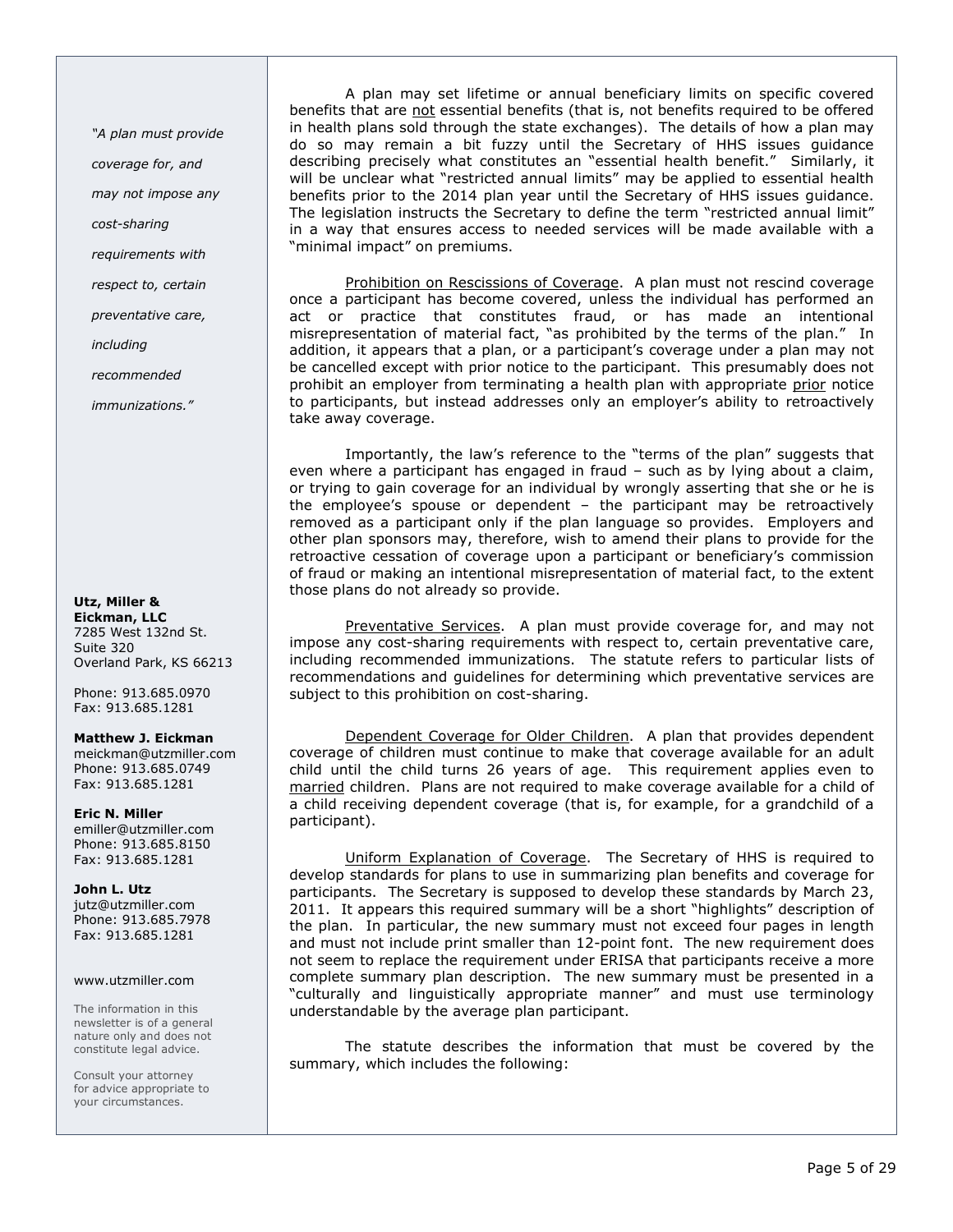"[T]he new

legislation requires

that notice of any

material modification

be given to

participants at least

60 days prior to the

date the plan

modification is to

become effective."

Utz, Miller & Eickman, LLC 7285 West 132nd St. Suite 320

Overland Park, KS 66213

Phone: 913.685.0970 Fax: 913.685.1281

Matthew J. Eickman meickman@utzmiller.com Phone: 913.685.0749 Fax: 913.685.1281

Eric N. Miller emiller@utzmiller.com Phone: 913.685.8150 Fax: 913.685.1281

John L. Utz jutz@utzmiller.com Phone: 913.685.7978 Fax: 913.685.1281

### www.utzmiller.com

The information in this newsletter is of a general nature only and does not constitute legal advice.

Consult your attorney for advice appropriate to your circumstances.

- A description of the coverage, including cost-sharing for each of the categories of "essential health benefits" (the categories of benefits required to be included in health plans offered under the state exchanges)
- A description of any exceptions, reductions, or limitations on coverage
- A description of any cost-sharing provisions, including deductible, coinsurance, and co-payment obligations
- A description of any renewability and continuation of coverage provisions
- A "coverage facts label" that includes examples to illustrate common benefit scenarios, including pregnancy and serious or chronic medical conditions and related cost-sharing, with these scenarios based on recognized clinical practice guidelines
- A statement of whether the plan provides "minimum essential coverage" (this is the standard employer plans must meet for employers to avoid penalties under the employer mandate provisions described later; it is much different from the list "essential health benefits" required to be included in plans offered through the state exchanges) and ensures that the plan's share of the total allowed cost of benefits provided under the plan is not less than 60 percent of those costs (again, this is a standard that must be met for employers to be certain they will not suffer a penalty under the employer mandate provisions)
- A statement that the outline is a summary of the "insurance policy or certificate" and that the policy or certificate itself should be consulted to determine the governing provisions, and
- A contact number to call with additional questions, as well as a website address where a copy of the "group certificate of coverage" can be reviewed and obtained.

In the case of a self-insured plan, the references to policies and certificates presumably should be read as references to the plan.

Plans will have until March 23, 2012, to begin using these new summaries. Although a bit unclear, it appears these summaries must be provided when employees (or other individuals, such as COBRA beneficiaries) apply for coverage, and prior to their becoming participants (though, hopefully, an individual need not be provided with a summary prior to becoming a participant if she or he already received one upon applying for coverage). In the case of an insured plan, it appears that the summaries may need to be provided not only when employees (or other individuals) apply for coverage, but also when the policy is issued or a certificate is delivered to the participant. Again, whether this duplicate disclosure is required is not clear. In addition, it may also be necessary to provide the summary prior to a former participant again becoming a participant. The rules on precisely when the summaries must be delivered will require some agency guidance.

In the case of a self-insured plan, the plan sponsor or plan administrator must provide the summary. For an insured plan, the law is a little unclear as to whether it is the insurer or instead the plan that must provide the summary. The summaries may be delivered electronically (or in paper).

Deadline for Summaries of Material Modification. Importantly, the new legislation requires that notice of any material modification be given to participants at least 60 days prior to the date the plan modification is to become effective. Although this provision is generally effective for plan years beginning on or after September 23, 2010, the legislation includes a surprising, and perhaps inadvertent, rule for plans that are in effect on March 23, 2010. Under grandfathered plan rules described later, for plans in effect on March 23, 2010, this advance SMM requirement seems to be effective for plan years beginning on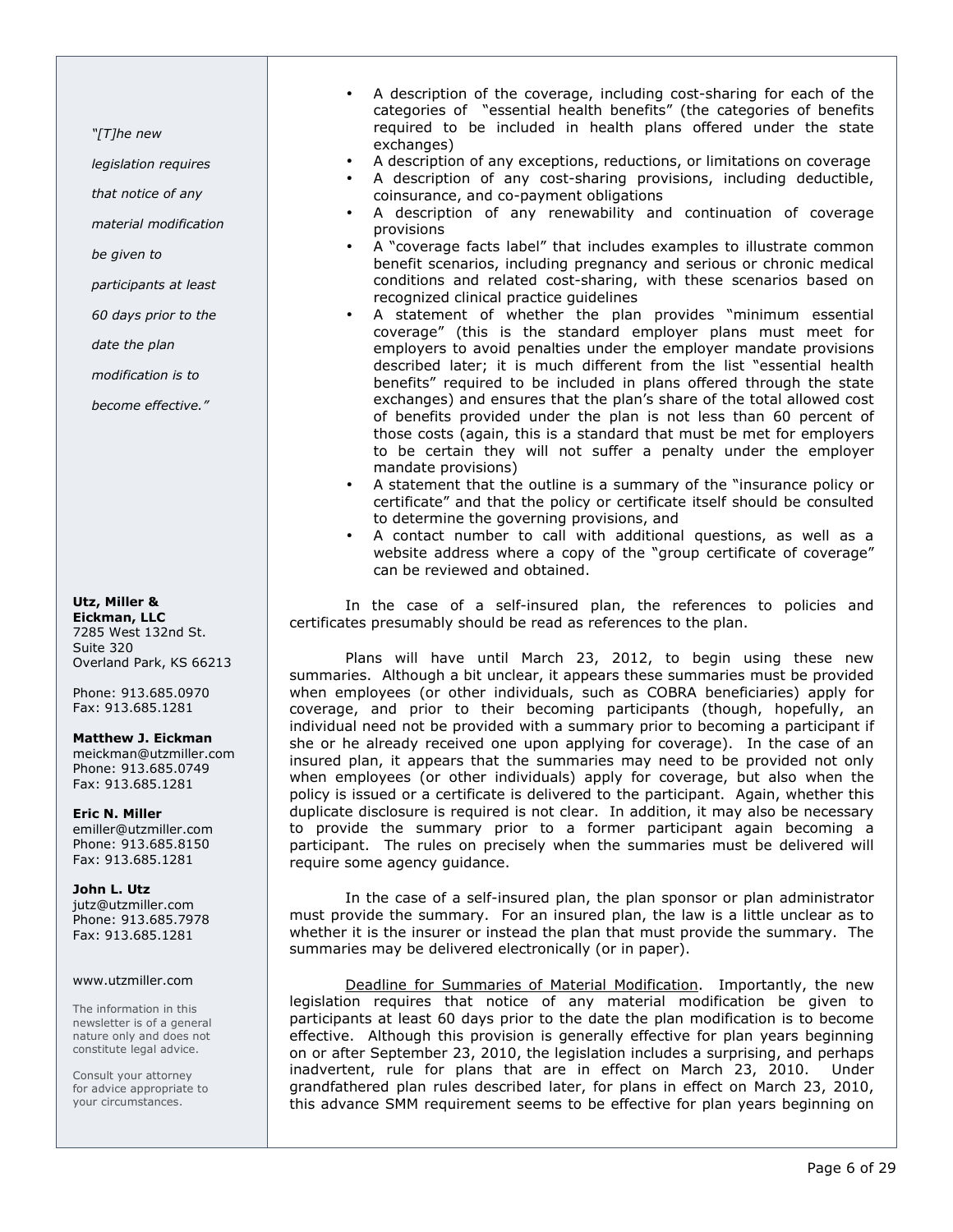"The new legislation

generally extends

[the highly

compensated

individual]

nondiscrimination

rules to insured

plans."

Utz, Miller & Eickman, LLC 7285 West 132nd St. Suite 320 Overland Park, KS 66213

Phone: 913.685.0970 Fax: 913.685.1281

Matthew J. Eickman meickman@utzmiller.com Phone: 913.685.0749 Fax: 913.685.1281

Eric N. Miller emiller@utzmiller.com Phone: 913.685.8150 Fax: 913.685.1281

John L. Utz jutz@utzmiller.com Phone: 913.685.7978 Fax: 913.685.1281

### www.utzmiller.com

The information in this newsletter is of a general nature only and does not constitute legal advice.

Consult your attorney for advice appropriate to your circumstances.

or after March 23, 2010, at least with respect to employees covered on that date. Curiously, this is earlier than the effective date for other plans (which is the first plan year beginning on or after September 23, 2010).

Penalty for Failure to Provide New Summary or SMM. A penalty of not more than \$1,000 may apply for each willful failure to provide the required plan summary or advance summary of a material modification. Each participant who fails to receive a required summary (or summary of material modification) is counted separately in determining the amount of the penalty, so it appears that a willful failure to timely provide 5 participants with a summary could result in a fine of up to \$5,000. Presumably, the Secretary of HHS (or another agency) will have discretion to assess a smaller penalty.

Standardized Definitions. The new law requires the Secretary of HHS to promulgate regulations providing for the development of standardized definitions of terms used in insured plans. The required four-page plan summary described above must include these definitions, to enable participants to better understand and compare coverage. It is not clear whether these standardized definitions must be used in the terms of an insured plan itself, or whether they need only be used in the new mandatory four-page summary. For the terms to make sense and be used with precision, it may well be that the only practical approach will be to require that they be used in insured plans themselves and the related insurance policies. It also is unclear whether the use of uniform definitions is required with respect to self-insured plans, though it appears there is no such requirement.

The terms for which standardized definitions are to be developed include the following: premium, deductible, co-insurance, co-payment, out-of-pocket limit, preferred provider, non-preferred provider, out-of-network co-payments, UCR (usual, customary and reasonable) fees, excluded services, grievance and appeals, hospitalization, hospital outpatient care, emergency care, physician services, prescription drug coverage, durable medical equipment, home health care, skilled nursing care, rehabilitation services, hospice services, emergency medical transportation, and such other terms as the Secretary of HHS determines should be standardized.

Prohibition on Insured Plans Discriminating in Favor of Highly Compensated Individuals. Self-insured health plans have long been subject to nondiscrimination rules prohibiting them from favoring highly compensated individuals. Those rules are set forth in the Tax Code. The consequence of a selfinsured plan failing to meet those requirements is a bad tax result for highly compensated individuals.

The new legislation generally extends these nondiscrimination rules to insured plans. Interestingly, it does so by including the discrimination prohibition in the Public Health Service Act ("PHSA"), as well as in ERISA. The rules are also included in the Tax Code, but only in the excise tax provisions and not the income tax provisions. This means the consequences of failing to meet the requirements will be different than for self-insured plans. For both insured and self-insured plans, an employer will be prohibited from discriminating. But if an insured plan violates the new rules, there will be no adverse tax consequence for highly compensated individuals, though there may be for the employer (or multiemployer plan) in the form of an excise tax (generally, in the amount of \$100 per day per participant with respect to which the failure relates).

Self-insured plans are also prohibited from discriminating, but only under the Tax Code. As a consequence, neither employees nor HHS would seem to have a right to demand coverage because the prohibition for self-insured plans would not apply under ERISA or the PHSA. The only result of discriminating under a self-insured plan would be a bad tax result for highly compensated individuals (and, if the plan were funded under a VEBA, the possible loss of tax-exempt status for the VEBA).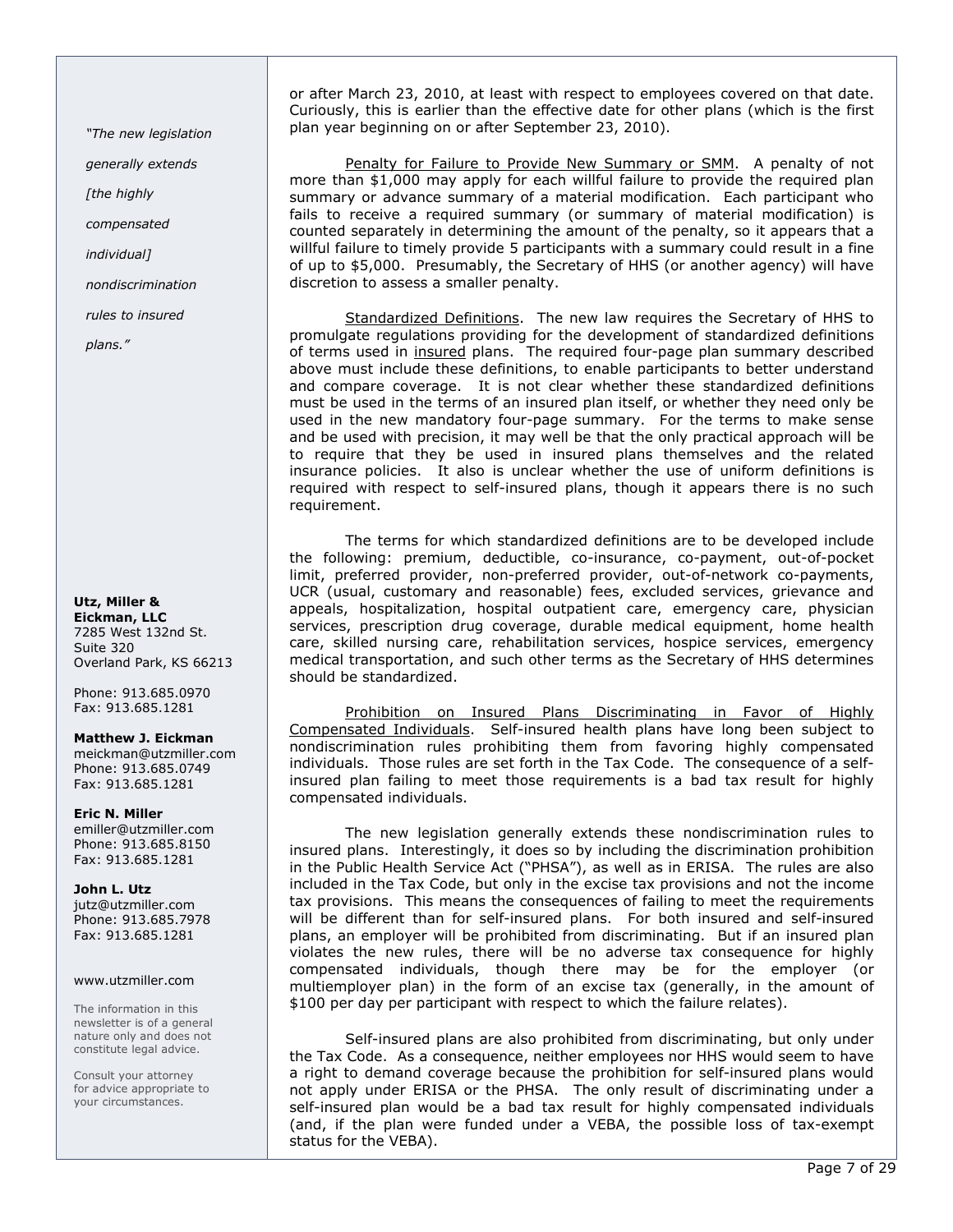"[T]he new provisions require plans, including self-insured plans, to have an

external review

process."

#### Utz, Miller & Eickman, LLC 7285 West 132nd St. Suite 320

Overland Park, KS 66213 Phone: 913.685.0970 Fax: 913.685.1281

### Matthew J. Eickman

meickman@utzmiller.com Phone: 913.685.0749 Fax: 913.685.1281

Eric N. Miller emiller@utzmiller.com Phone: 913.685.8150 Fax: 913.685.1281

John L. Utz jutz@utzmiller.com Phone: 913.685.7978 Fax: 913.685.1281

### www.utzmiller.com

The information in this newsletter is of a general nature only and does not constitute legal advice.

Consult your attorney for advice appropriate to your circumstances.

Generally, the highly compensated individuals in whose favor a plan may not discriminate are those who are (a) among the five highest paid officers, (b) shareholders owning more than 10 percent of the employer, and (c) most importantly, the highest paid 25 percent of employees (ignoring certain categories of employees if they are not plan participants, such as employees who have not completed three years of service, have not attained age 25, are part-time or seasonal, are included in a bargaining unit covered by a collective bargaining agreement where accident and health benefits were the subject of good faith bargaining, and nonresident aliens with no U.S.-source earned income).

Under the new rules, a plan (whether insured or self-insured) must not discriminate in favor of highly compensated individuals in terms of eligibility to participate, nor may it discriminate in benefits provided to employees who do participate.

Additional Reporting Requirement: Quality of Care. By March 23, 2012, the Secretary of HHS is to develop requirements for plans to report on a variety of issues. This reporting is to include information relating to (1) improving health outcomes through "quality reporting," effective case management, care coordination, chronic disease management, and medication and care compliance initiatives, (2) activities to prevent hospital readmissions (including through education and counseling), (3) activities to improve patient safety and reduce medical errors through use of best clinical practices, evidence based medicine, and health information technology, and (4) wellness and health promotion activities.

A plan (and insurer in the case of an insured plan) will be required to submit an annual report with this information to the Secretary of HHS and to participants. The required information is not to include information relating to the lawful ownership or possession of a firearm or ammunition, nor the lawful use of such a firearm or ammunition.

Cost Reporting and Limit on Insurers' Profits. Insurers (not plans) will, with respect to each plan year, be required to submit to the Secretary of HHS a report concerning loss ratios and expenses, including the percentage of total premium revenue expended on reimbursement for clinical services, activities that improve health care quality, and non-claims costs other than taxes, licensing, or regulatory fees. The Secretary of HHS will make these reports available to the public on its website.

In addition, the new law effectively caps insurers' profit margins on health insurance, beginning no later than January 1, 2011. It does so by requiring that insurers provide rebates to participants if the insurers' premium revenues spent on reimbursement for clinical services and activities that improve health care quality are less than 85 percent in the large group market, or 80 percent in the small group market, of the total amount of premium revenue (excluding taxes, licensing, and regulatory fees, as well as certain other payments). States may, by regulation, set a higher percentage than the 85 or 80 percent figures above.

The new legislation also requires hospitals, on an annual basis, to establish, update, and make public a list of the hospital's standard charges for items and services provided by the hospital.

Appeals Process. The legislation adds new claims appeals process requirements. These are added to the Public Health Service Act, and do not seem to displace (and, in fact, to some degree explicitly incorporate) the claims and appeals requirements of ERISA and related Department of Labor regulations. Notably, the new provisions require plans, including self-insured plans, to have an external review process. The particulars of that required review will, it appears, be described in guidance to be issued by the Secretary of HHS, though for insured plans the new law largely defers to state external review requirements.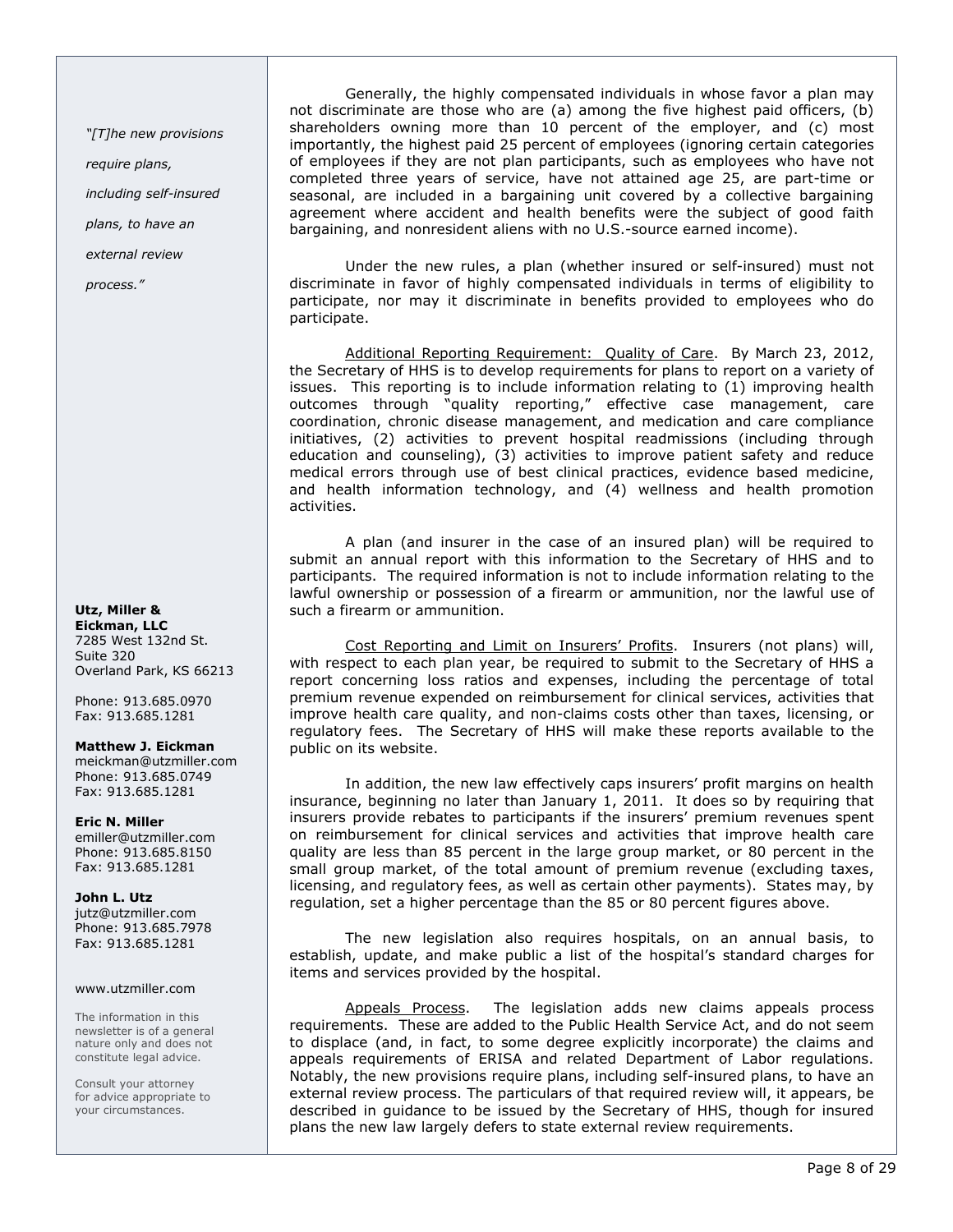"If a plan provides . . . benefits with respect to services in an emergency department of a hospital, the plan must cover emergency services without requiring prior authorization and must provide coverage whether or not the health care provider is a participating provider . . . ."

### Utz, Miller &

Eickman, LLC 7285 West 132nd St. Suite 320 Overland Park, KS 66213

Phone: 913.685.0970 Fax: 913.685.1281

Matthew J. Eickman meickman@utzmiller.com Phone: 913.685.0749 Fax: 913.685.1281

Eric N. Miller emiller@utzmiller.com Phone: 913.685.8150 Fax: 913.685.1281

John L. Utz

jutz@utzmiller.com Phone: 913.685.7978 Fax: 913.685.1281

### www.utzmiller.com

The information in this newsletter is of a general nature only and does not constitute legal advice.

Consult your attorney for advice appropriate to your circumstances.

Plans must provide participants with notice, in a culturally and linguistically appropriate manner, of the available internal and external appeals processes. A plan must allow a participant to review his or her file, present evidence and testimony as part of the appeals process, and, very importantly, receive continued coverage pending outcome of the appeals process. As to this continued coverage requirement, it presumably means, for example, that if a participant is undergoing a course of treatment for which a plan has indicated it is denying coverage, the plan will be required to continue to pay those expenses until the appeals process had been exhausted. This may pose a number of tricky questions, including how quickly a reluctant plan must make payment for disputed coverage during the pendency of a participant's appeal.

Choice of Health Care Professional. If a plan provides for designation by a participant or beneficiary of a participating primary care provider, the plan must permit a participant or beneficiary to designate any participating primary care provider who is available to accept that individual.

Emergency Services. If a plan provides or covers any benefits with respect to services in an emergency department of a hospital, the plan must cover emergency services without requiring prior authorization and must provide coverage whether or not the health care provider is a participating provider under the plan with respect to those services. In addition, a plan must provide for such coverage by a nonparticipating provider without imposing limitations on coverage more restrictive than those applicable to emergency department services from providers who have a contractual relationship with the plan. If emergency services are provided out-of-network, the cost-sharing requirement (expressed as co-payment amount or co-insurance rate) must be the same as if the services were provided in-network.

Emergency services covered under this rule are only those relating to an "emergency medical condition." An emergency medical condition is a medical condition manifesting itself by acute symptoms of sufficient severity (including severe pain) such that a prudent layperson, with an average knowledge of health and medicine, could reasonably expect the absence of immediate medical attention to result in placing the health of the individual (or, with respect to a pregnant woman, the health of the woman or her unborn child) in serious jeopardy, result in serious impairment to bodily functions, or result in serious dysfunction of any bodily organ or part. The emergency services subject to the new rule are, with respect to an emergency medical condition, a medical screening examination, including ancillary services routinely available to the emergency department to evaluate the emergency medical condition, and such further medical examination and treatment as are required to stabilize the patient. "To stabilize" means to provide treatment necessary to assure, within reasonable medical probability, that no material deterioration of the condition is likely to result from, or occur during, transfer of the individual.

Pediatric Care. If a plan requires, or provides for, the designation of a participating primary care provider for the child of a participant or beneficiary, the plan must permit the designation of a physician (allopathic or osteopathic) who specializes in pediatrics as the child's primary care provider, if the provider participates in the plan's network. This does not, however, require a plan to waive any coverage exclusions under the terms of the plan relating to the coverage of pediatric care.

Obstetrical and Gynecological Care. A plan that provides coverage for obstetric or gynecology care and requires the designation of a participating primary care provider may not require authorization or referral by the plan or any person (including a primary care provider) in the case of a female participant or beneficiary who seeks coverage for obstetrical or gynecological care provided by a participating health care professional who specializes in obstetrics or gynecology.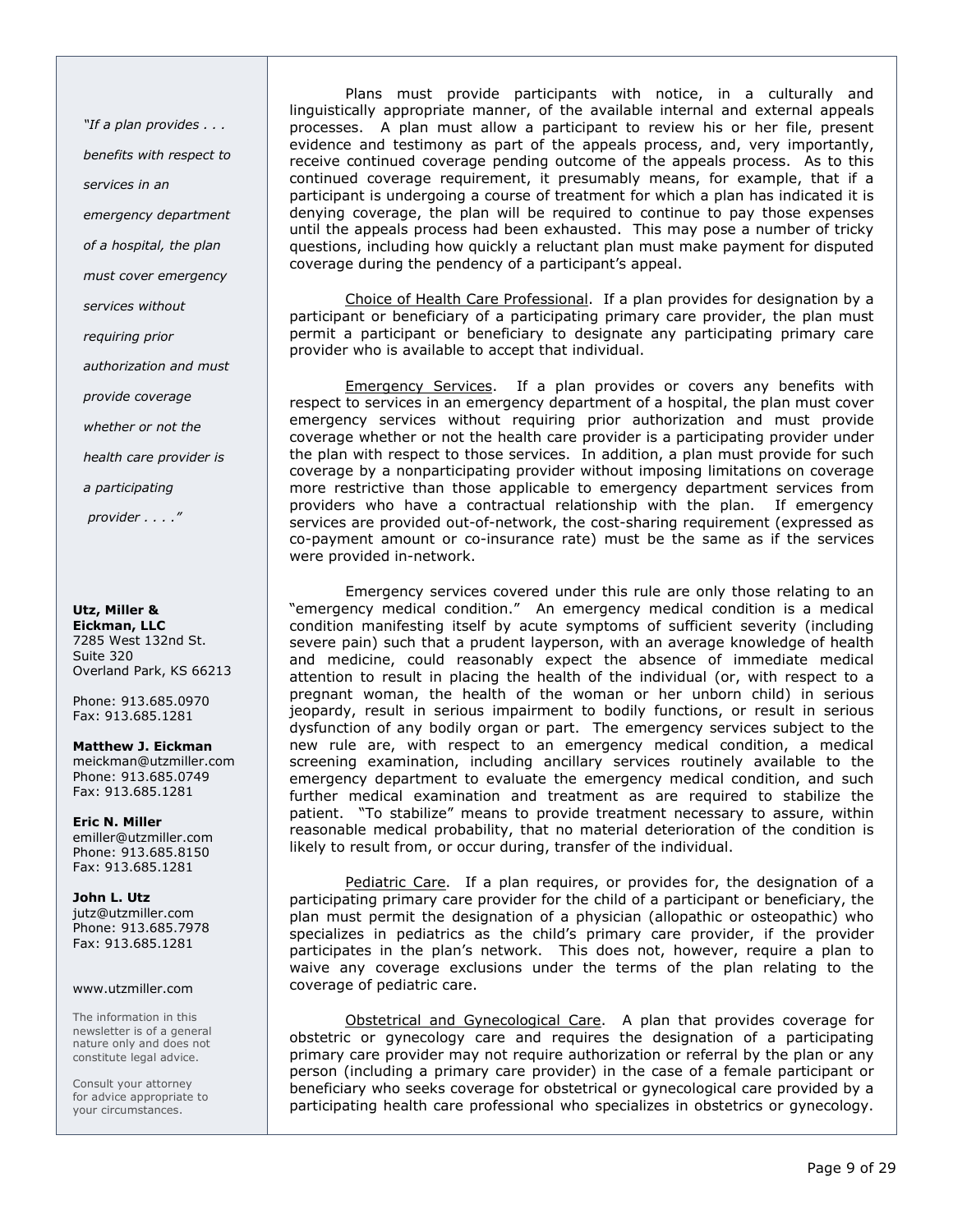"[T]he states would,

through these

programs, assist

individuals with plan

enrollment and with

the filing of

complaints and

appeals . . . ."

### Utz, Miller & Eickman, LLC 7285 West 132nd St. Suite 320 Overland Park, KS 66213

Phone: 913.685.0970 Fax: 913.685.1281

### Matthew J. Eickman

meickman@utzmiller.com Phone: 913.685.0749 Fax: 913.685.1281

# Eric N. Miller

emiller@utzmiller.com Phone: 913.685.8150 Fax: 913.685.1281

### John L. Utz

jutz@utzmiller.com Phone: 913.685.7978 Fax: 913.685.1281

### www.utzmiller.com

The information in this newsletter is of a general nature only and does not constitute legal advice.

Consult your attorney for advice appropriate to your circumstances.

That professional must, however, agree to otherwise adhere to the plan's policies and procedures, including those regarding referrals and obtaining prior authorization and providing services pursuant to a treatment plan (if any) approved by the plan.

A plan that requires designation of a participating primary care provider (and provides coverage for obstetric or gynecological care) must treat the provision of obstetrical and gynecological care by the professional chosen by the participant or beneficiary as the authorization of a primary care provider. This does not require a plan to waive coverage exclusions under the plan's terms relating to obstetrical or gynecological care. Nor does it preclude a plan from requiring that the provider notify the primary care health care professional or the plan of treatment decisions.

State Consumer Assistance. Beginning in 2010, the Secretary of HHS is to award grants to states (or to the health insurance exchanges that will serve as clearinghouses for "qualified health coverage") to establish, expand, or provide support for health insurance ombudsman programs or offices of health insurance consumer assistance. Under these programs, the state office or ombudsman would respond to inquiries or complaints about insured plans not only with respect to state law, but also with respect to federal health insurance requirements.

Notably, the states would, through these programs, assist individuals with plan enrollment and with the filing of complaints and appeals, including appeals under a plan's internal appeal or grievance process. They would do so not only with respect to insurance companies' processes, but also with respect to employer's plans if they are insured, and arguably even if they are self-insured.

Time will tell, but this could result in an unprecedented interjection of state government into the operation of self-insured plans. And the states will be required to collect and report data to the Secretary of HHS about the types of problems and inquiries encountered by individuals. HHS will in turn use this data to identify areas where more enforcement action is necessary, and it will be required to share this information with state insurance regulators, the Secretary of Labor, and the Secretary of the Treasury for use in their enforcement activities.

Monitoring Insurers' Premium Increases. The Secretary of HHS, in conjunction with the states, is required to establish an annual review process, beginning with the 2010 plan year, for "unreasonable" increases in premiums for insured plans. Under this process, an insurer is to be required to submit a justification for any unreasonable premium increase prior to implementation of that increase. It will be interesting to observe how these determinations of reasonableness are made, and precisely how the requirement can practically be applied for 2010 plan years.

Starting with plan years beginning in 2014, the Secretary of HHS, in conjunction with the states, is to monitor premium increases, whether reasonable or unreasonable.

States are to take into account the difference in premium increases in coverage offered (a) through an exchange, and (b) outside an exchange, in determining whether to later permit (perhaps, as early as 2017) health plans in the large group market to be offered through an exchange. In general, the "large group market" is the market for large employers, which are those employers with an average of at least 101 employees on business days during the preceding calendar year (or in the case of new employers, are reasonably expected to employ an average of at least 101 employees during the current year).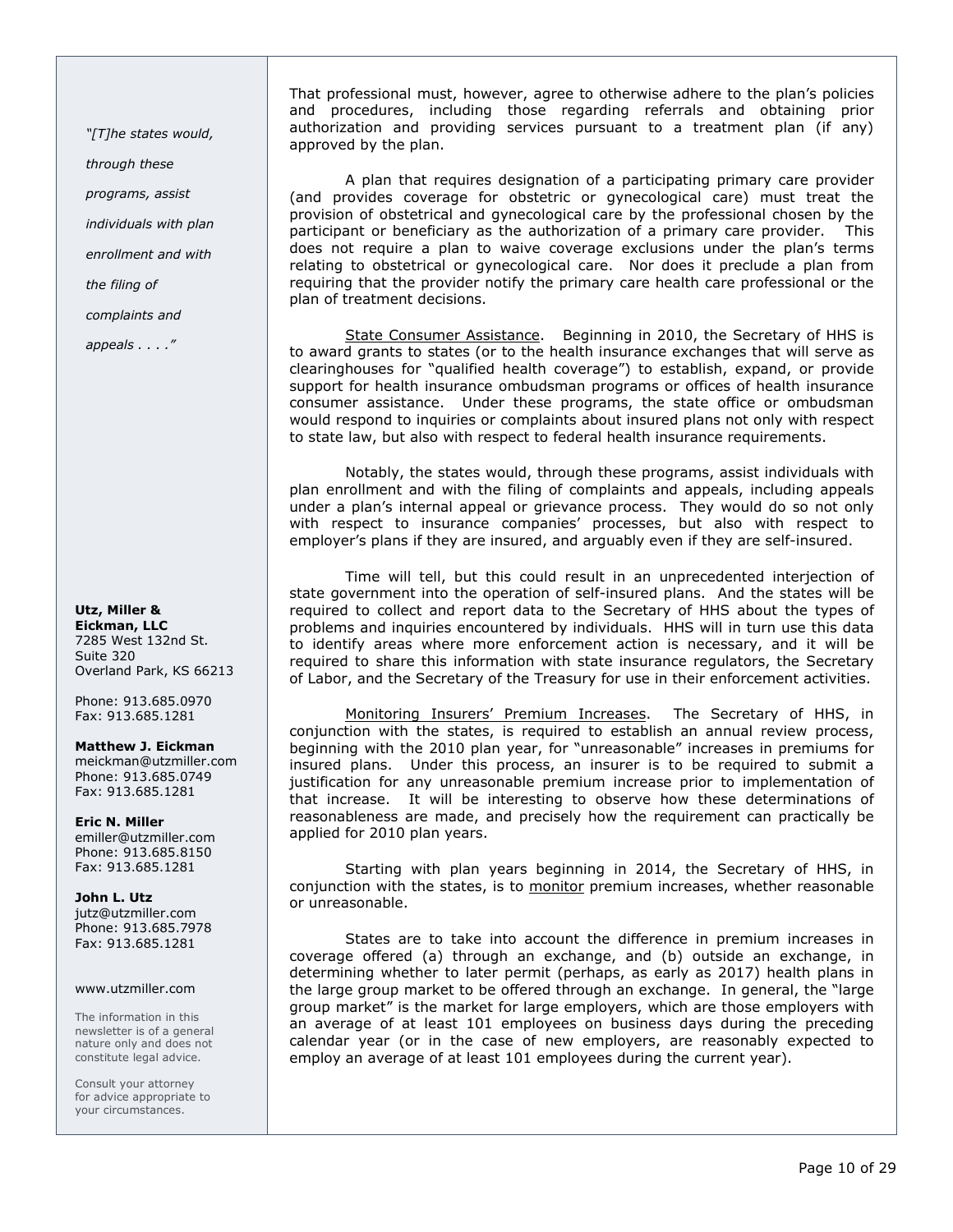"If an insurer or employment-based health plan has discouraged an individual from remaining covered based on that individual's health status, the insurer or plan must reimburse the high risk program for the cost of medical expenses for that individual."

# Utz, Miller &

Eickman, LLC 7285 West 132nd St. Suite 320 Overland Park, KS 66213

Phone: 913.685.0970 Fax: 913.685.1281

# Matthew J. Eickman

meickman@utzmiller.com Phone: 913.685.0749 Fax: 913.685.1281

Eric N. Miller emiller@utzmiller.com Phone: 913.685.8150 Fax: 913.685.1281

John L. Utz jutz@utzmiller.com Phone: 913.685.7978 Fax: 913.685.1281

### www.utzmiller.com

The information in this newsletter is of a general nature only and does not constitute legal advice.

Consult your attorney for advice appropriate to your circumstances.

# Preserving and Expanding Coverage

# The following provisions became effective on March 23, 2010.

No "Dumping" of Participants. The new legislation requires the Secretary of HHS to establish a temporary high risk health insurance pool program for persons with pre-existing conditions who have not had creditable coverage for at least six months. This pool is to be established no later than the 90th day after enactment of the legislation. The date of enactment was March 23, 2010, so this presumably means the pool should be operational by June 21, 2010. The pool is temporary because it will, for the most part, cease operation on January 1, 2014, when eligibility for coverage should be better available under other of the legislation's reforms.

To prevent insurers and employers from effectively transferring participants to the high risk pool, the legislation includes "anti-dumping" rules. In particular, the Secretary of HHS is to establish criteria for determining whether an insurer or an employment-based health plan has discouraged an individual from remaining covered based on the individual's health status. An "employmentbased plan" seems to be a group health plan that is maintained by one or more current or former employers (including a government), an employee organization (such as a labor union), a VEBA (that is, a tax exempt trust fund used to provide health and welfare benefits), or a committee or board of individuals appointed to administer a group benefits plan providing health benefits; the term seems to include a multiemployer plan.

If an insurer or employment-based health plan has discouraged an individual from remaining covered based on that individual's health status, the insurer or plan must reimburse the high risk program for the cost of medical expenses for that individual.

For coverage obtained through an employer, it appears one of the prohibited acts will be for the employer, plan, or insurance company, to provide money or other financial consideration to a participant or beneficiary for disenrolling. Where coverage prior to being in the high risk pool was obtained directly from an insurance company or under an employment-based health plan (apparently as opposed to being obtained "through" an employer), it appears there may be a violation if (a) the individual's premium for that prior plan coverage was higher than the premium required under the high risk pool (adjusted based on any age factors applied to that prior coverage), and (b) the prior coverage was provided under an insurance policy for which duration of coverage from issue or health status are factors that can be considered in determining premiums at renewal. Though not clear, it appears this rule relating to how premiums are determined at renewal applies only to insured programs, and not to self insured plans.

Reinsurance for Early Retirees. The Secretary of HHS is to establish a temporary reinsurance program to reimburse employment-based plans for a portion of their cost of providing health coverage to early retirees and their dependents. This program is to be established no later than 90 days after the date the law was enacted, which, as we noted earlier, would presumably be June 21, 2010. The plans that can participate in this program are those "employmentbased plans" that provide health benefits to early retirees. We described above, in the section on the anti-dumping rules and the temporary high risk pool, what it means to be an employment-based plan.

Early retirees for purposes of the reinsurance program are individuals who are age 55 or older, not eligible for Medicare, and not active employees of (a) an employer maintaining, or current contributing to, the plan, or (b) any employer that has made substantial contributions to fund the plan. In the case of a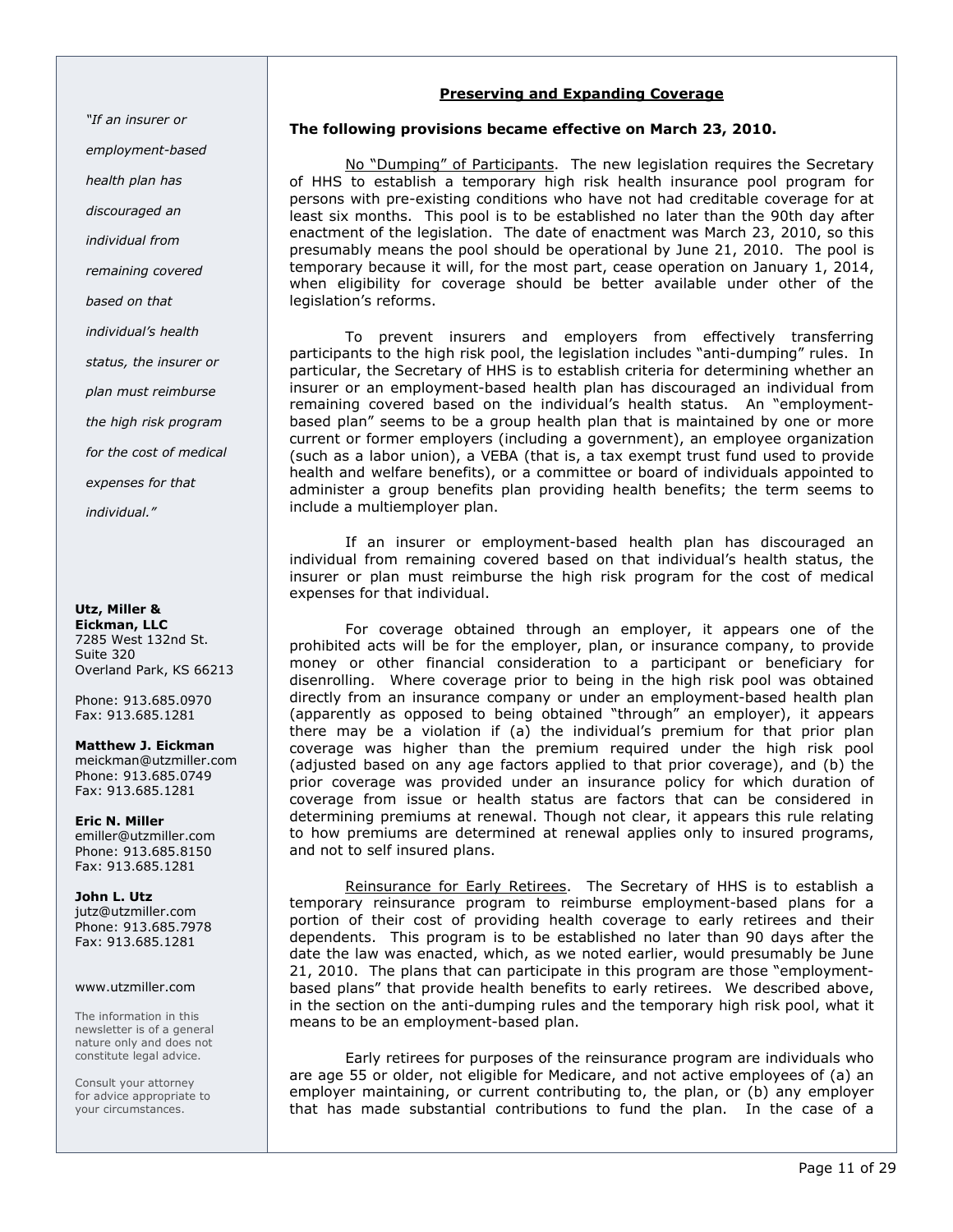"A plan may not impose any preexisting condition exclusion."

Utz, Miller & Eickman, LLC 7285 West 132nd St. Suite 320 Overland Park, KS 66213

Phone: 913.685.0970 Fax: 913.685.1281

### Matthew J. Eickman

meickman@utzmiller.com Phone: 913.685.0749 Fax: 913.685.1281

Eric N. Miller emiller@utzmiller.com Phone: 913.685.8150 Fax: 913.685.1281

John L. Utz jutz@utzmiller.com Phone: 913.685.7978 Fax: 913.685.1281

### www.utzmiller.com

The information in this newsletter is of a general nature only and does not constitute legal advice.

Consult your attorney for advice appropriate to your circumstances.

multiemployer plan, this reference to former employers that have in the past made contributions raises a question as to whether an individual will be considered an early retiree under the reinsurance program if she or he is not working for a current employer in the plan, but is working for an employer that withdrew years ago (and during earlier years made substantial contributions to the plan).

A plan wishing to participate in the early retiree reinsurance program must submit an application to the Secretary of HHS. A participating plan can then submit claims for reimbursement of certain costs. The reimbursement rules have many twists and turns, but in general a participating plan may be entitled to reimbursement for 80 percent of the portion of its costs for a plan year for an early retiree, or the spouse or dependent of such a retiree, that exceeds \$15,000. Any portion of costs exceeding \$90,000 will, however, not be eligible for reimbursement.

Payments from the reinsurance program to the plan must be used to lower costs for the plan, such as by reducing contributions, co-payments, deductibles, co-insurance, or other out-of-pocket cost for participants. Though not entirely clear, it appears that payments from the reinsurance program may also be used to reduce premium costs for an employer, former employer, employee organization (such as a union), or VEBA maintaining the plan, a committee or board of individuals appointed to administer the plan, or if the plan is a multiemployer plan, the plan itself, but may not be used as general revenues for such an entity. There is a limit on the dollars available under the program (generally, \$5 billion). There is an appeals process for claims for reimbursement that are denied. Payments from the reinsurance program to a plan are not included in the gross income of any employer or other entity that maintains or currently contributes to the plan.

# Health Insurance Market Reforms

# The following provisions are effective for plan years beginning on or after January 1, 2014.

Pre-existing Conditions. A plan may not impose any pre-existing condition exclusion. This will be the case whether or not an individual has prior creditable coverage and whether or not the individual is a late enrollee. Although this rule is generally not effective until plan years beginning on or after January 1, 2014, it is effective earlier for participants (and apparently dependents) who are under age 19. For those individuals the rule is effective for plan years beginning on or after September 23, 2010. This presumably means the rules apply early to an individual who is under age 19 on the first day of the first plan year beginning on or after September 23, 2010.

Fair Health Insurance Premiums (Small Group Market. Premiums charged by insurers in the small group market may vary with respect to a particular plan or coverage only by (1) whether the plan or coverage covers an individual or family, (2) the rating area, as established under state standards, (3) age, except that the rate may not vary by more than a factor of 3 to 1 for adults, and (4) tobacco use, except the rate may not vary by a factor of more than 1.5 to 1. The Secretary of HHS will define the permissible age bands for age rating. As to different rates for tobacco users, for family coverage a higher tobacco rate is to be applied based on the portion of the premium attributable to those family members who are tobacco users. If states later permit insurers to offer coverage in the large group market through a state exchange (which could occur as early as 2017), these "fair health insurance premium" rules will apply to the large group market as well.

Guaranteed Availability of Coverage. In general, insurers offering coverage in a group market in a state must accept every employer in that state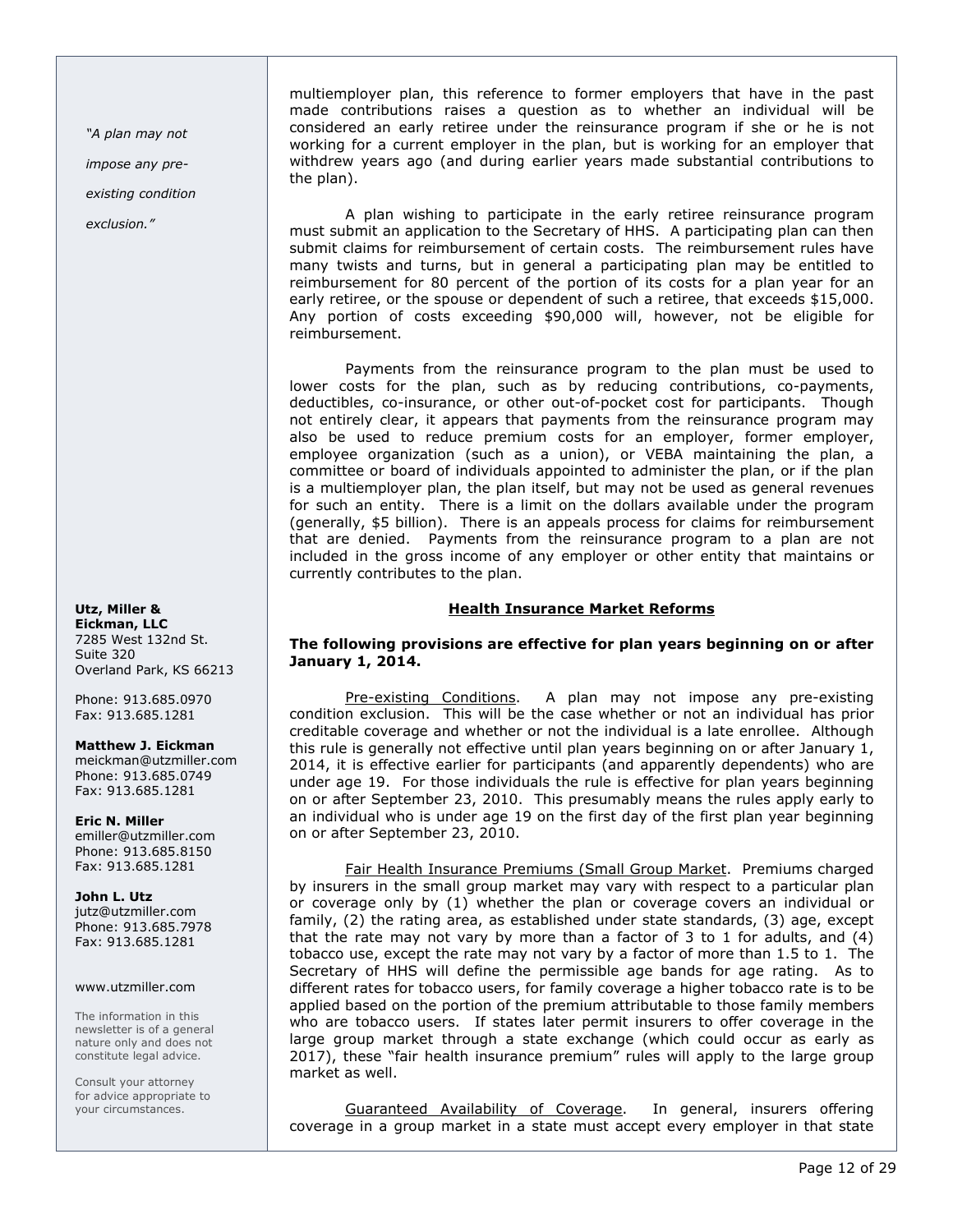"The new law

introduces a new set

of rules governing

wellness

programs . . . ."

Utz, Miller & Eickman, LLC

7285 West 132nd St. Suite 320 Overland Park, KS 66213

Phone: 913.685.0970 Fax: 913.685.1281

### Matthew J. Eickman

meickman@utzmiller.com Phone: 913.685.0749 Fax: 913.685.1281

Eric N. Miller

emiller@utzmiller.com Phone: 913.685.8150 Fax: 913.685.1281

### John L. Utz

jutz@utzmiller.com Phone: 913.685.7978 Fax: 913.685.1281

### www.utzmiller.com

The information in this newsletter is of a general nature only and does not constitute legal advice.

Consult your attorney for advice appropriate to your circumstances.

that applies for coverage. The insurer may, though, restrict enrollment to open or special enrollment periods, so long as it establishes special enrollment periods for COBRA qualifying events.

Guaranteed Renewability of Coverage. Insurers offering coverage in the group market must renew or continue in force coverage at the option of the plan sponsor.

Wellness. The new law introduces a new set of rules governing wellness programs – that is, programs offered by employers designed to promote health and prevent disease. To some degree, these rules are similar to those set forth in current regulations. In other respects the new legislation refines the provisions of current law.

As under current regulations, how wellness programs are treated depends on whether an individual is rewarded for satisfying a standard related to a health status factor. If none of the conditions for obtaining a premium discount or rebate or other reward for participation in a wellness program is based on an individual satisfying a standard that is related to a health status factor, it appears the wellness program will not violate the new rules so long as participation in the program is made available to all similarly situated individuals. There is, however, an ambiguity in the statute that can be read to make permissible under this rule only programs that fall into one of the following five types:

- A program that reimburses all or part of the cost for memberships in a fitness center
- A diagnostic testing program that provides a reward for participation and does not base any part of the reward on outcomes
- A program that encourages preventative care related to a health condition through the waiver of the copayment or deductible requirement under a group health plan for the costs of certain items or services related to a health condition (such as prenatal care or well-baby visits)
- A program that reimburses individuals for the cost of smoking cessation programs without regard to whether the individual quits smoking, and
- A program that provides a reward to individuals for attending a periodic health education seminar

An alternative, and perhaps better, reading of the statute is that the five types of programs above are deemed to meet the requirement that they not offer a reward based on a standard related to a health status factor. If that is the case, other programs that do not offer a reward based on satisfying a standard related to a health status factor will be permissible if made available to all similarly situated individuals.

Even if one or more of the conditions for obtaining a premium discount, rebate, or reward is based on satisfying a standard related to a health status factor, a wellness program will not violate the new provision if each of the following requirements is met:

The reward for the wellness program, together with the reward for other wellness programs with respect to the plan that requires satisfaction of a standard related to a health status factor, does not exceed 30 percent of the cost of employee-only coverage under the plan. If, in addition to employees or individuals, any class of dependents (such as spouses or spouses and dependent children) may participate fully in the wellness program, the reward may not exceed 30 percent of the cost of the coverage in which the employee or individual and any dependents are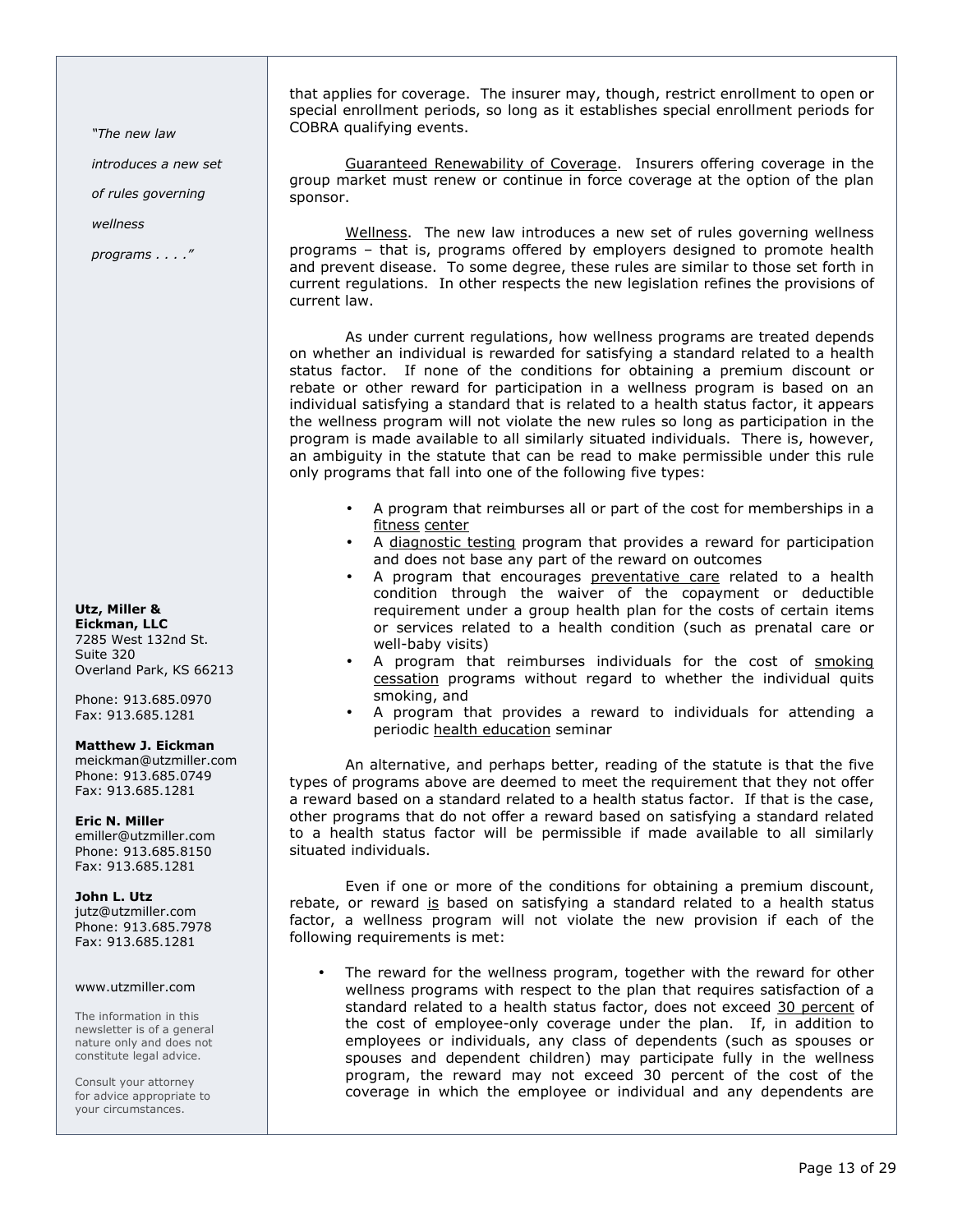"A plan must not

discriminate . . .

against any health care

provider acting within

the scope of the

provider's license or

certification . . . ."

#### Utz, Miller & Eickman, LLC 7285 West 132nd St. Suite 320

Overland Park, KS 66213 Phone: 913.685.0970

Fax: 913.685.1281

### Matthew J. Eickman

meickman@utzmiller.com Phone: 913.685.0749 Fax: 913.685.1281

Eric N. Miller emiller@utzmiller.com

Phone: 913.685.8150 Fax: 913.685.1281

### John L. Utz

jutz@utzmiller.com Phone: 913.685.7978 Fax: 913.685.1281

### www.utzmiller.com

The information in this newsletter is of a general nature only and does not constitute legal advice.

Consult your attorney for advice appropriate to your circumstances.

enrolled. The cost of coverage will be based on the total amount of employer and employee contributions for the benefit package under which the employee is (or the employee and any dependents are) receiving coverage. A reward may be in the form of a discount or rebate of a premium or contribution, a waiver of all or part of a cost-sharing mechanism (such as deductibles, co-payments, or coinsurance), the absence of a surcharge, or the value of a benefit that would otherwise not be provided under the plan. The Secretaries of Labor, Health and Human Services, and Treasury may increase the maximum reward from 30 percent to as much as 50 percent, if they think appropriate.

- The wellness program is reasonably designed to promote health and prevent disease. This requirement will be met if the program has a reasonable chance of improving the health of, or preventing disease in, participating individuals and it is not overly burdensome, is not a subterfuge for discriminating based on a health status factor, and is not highly suspect in the method chosen to promote health or prevent disease.
- The plan gives eligible individuals the opportunity to qualify for the reward at least once each year.
- The full reward is available to all similarly situated individuals. For this purpose the reward will not be considered available to all similarly situated individuals for a period unless, among other requirements, the wellness program allows (1) for a reasonable alternative standard (or waiver of the otherwise applicable standard) for obtaining the reward for any individual for whom, for that period, it is unreasonably difficult due to a medical condition to satisfy the otherwise applicable standard, and (2) for a reasonable alternative standard (or waiver of the otherwise applicable standard) for obtaining the reward for any individual for whom, for that period, it is medically inadvisable to attempt to satisfy the otherwise applicable standard. If reasonable under the circumstances, the plan (or insurance company) may seek verification, such as a statement from an individual's physician, that a health status factor makes it unreasonably difficult or medically inadvisable for the individual to satisfy or attempt to satisfy the otherwise applicable standard.
- The plan (or insurance company) involved must disclose in all plan materials describing the terms of the wellness program the availability of a reasonable alternative standard (or the possibility of a waiver of the otherwise applicable standard). Alternatively, plan materials may disclose that a wellness program is available without describing its terms, in which case there will be no need to describe the alternative standard.

Under an important grandfather provision, the new rules do not make impermissible a wellness program established prior to March 23, 2010, that complied with all applicable regulations, and that was operating on March 23, 2010. Such a program may continue to operate for as long as the previously applicable regulations remain in effect, apparently without the need to comply with the new rules during that time period.

For purposes of preparing a report on the effectiveness of wellness programs, the Secretaries of Health and Human Services, Treasury, and Labor are directed to gather relevant information from employers providing their employees with access to wellness programs.

Provider Discrimination. A plan must not discriminate with respect to participation under the plan (or with respect to coverage) against any health care provider acting within the scope of the provider's license or certification under applicable state law. This does not, however, require that a plan contract with any provider willing to abide by the plan's terms and conditions, such as a provider seeking to become a preferred provider. The new requirement also does not appear to prevent a plan from establishing different reimbursement rates based on quality or performance measures.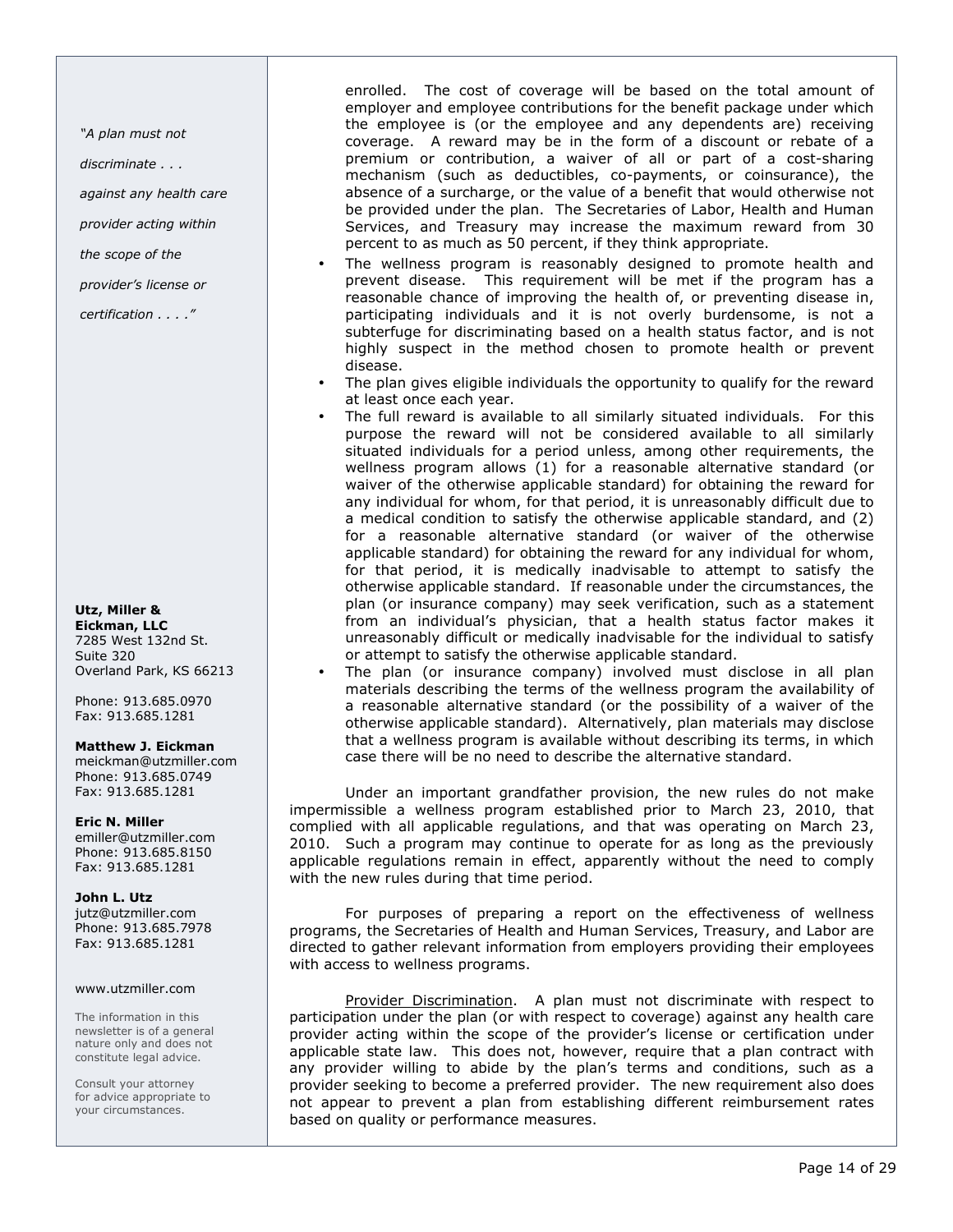"Insurers will be limited in the annual cost-sharing they may impose under a group health plan."

### Utz, Miller & Eickman, LLC 7285 West 132nd St. Suite 320 Overland Park, KS 66213

Phone: 913.685.0970 Fax: 913.685.1281

### Matthew J. Eickman

meickman@utzmiller.com Phone: 913.685.0749 Fax: 913.685.1281

Eric N. Miller emiller@utzmiller.com Phone: 913.685.8150 Fax: 913.685.1281

John L. Utz jutz@utzmiller.com Phone: 913.685.7978 Fax: 913.685.1281

### www.utzmiller.com

The information in this newsletter is of a general nature only and does not constitute legal advice.

Consult your attorney for advice appropriate to your circumstances.

The precise meaning of this provision is a bit foggy. The rule permitting a plan to choose not to contract with a provider suggests that the provision is not intended to require plans to include in their networks all physicians (or other providers) willing to accept the plans' preferred reimbursement rates. Instead, it appears the rule is designed to prohibit discrimination against types of providers, such as chiropractors, osteopathic doctors (as opposed to medical doctors), or optometrists (as opposed to ophthalmologists). Note, again, however that a plan may vary reimbursement rates based on "quality or performance measures." It will be interesting to watch how these quality and performance measures are established, and when they will be considered legitimate and permissible.

The reference to a provider acting within his or her license or certification under applicable state law may suggest that where a state does not license or certify a particular type of provider – perhaps someone engaged in administering herbal remedies – discrimination would be permissible, and in particular that a plan could refuse to cover services provided by such a provider.

Anti-Retaliation Provision. The new legislation amends the Fair Labor Standards Act to prohibit an employer from discharging, or in any manner discriminating against, any employee with respect to her or his compensation, terms, conditions, or other privileges of employment because the employee (or an individual acting at the request of the employee) has received a premium tax credit or cost-sharing subsidy under the legislation's provisions for helping individuals afford coverage. This same rule appears to apply to health plans and insurers offering coverage.

Small Group Market: Must Include Essential Health Benefits. An insurer that offers coverage in the small group market must include in that coverage the "essential health benefits package" required for plans offered through the state exchanges. This requirement seems to apply even to plans not offered through an exchange.

Cost-Sharing. Insurers will be limited in the annual cost-sharing they may impose under a group health plan. The law is ambiguous as to whether selfinsured plans are subject to these same constraints. For plan years beginning in 2014, a plan must not impose cost-sharing in excess of the maximum out-ofpocket amount in effect for high deductible health plans for 2014. (To offer a sense of perspective, those limits for 2010 are \$5,950 for self-only coverage and \$11,900 for family coverage.) For 2015 and later years, the maximum is subject to increase.

For the purpose of this rule, "cost-sharing" includes (1) deductibles, coinsurance, copayments, or similar charges, and (2) any other expenditure required by a participant for a qualified medical expense with respect to essential health benefits covered under the plan. (The term "qualified medical expense" has the same meaning as under the HSA rules, which generally means a medical expense of a type that is tax-deductible.) The term does not include premiums, balance billing amounts for non-network providers, or spending for non-covered services.

In addition, for insured products in the small group market, the annual deductible must not exceed  $(1)$  \$2,000, in the case of a plan covering a single individual, or (2) \$4,000 in the case of any other plan. These \$2,000 and \$4,000 figures will be indexed and may increase for years after 2014. The maximum deductible amounts in the small group market may be increased by the maximum amount of reimbursement reasonably available to a participant under a "flexible spending arrangement" (determined without regard to any salary reduction arrangement). These "flexible spending arrangements" are programs providing reimbursement of specified incurred expenses (subject to reimbursement maximums and other reasonable conditions), where the maximum amount of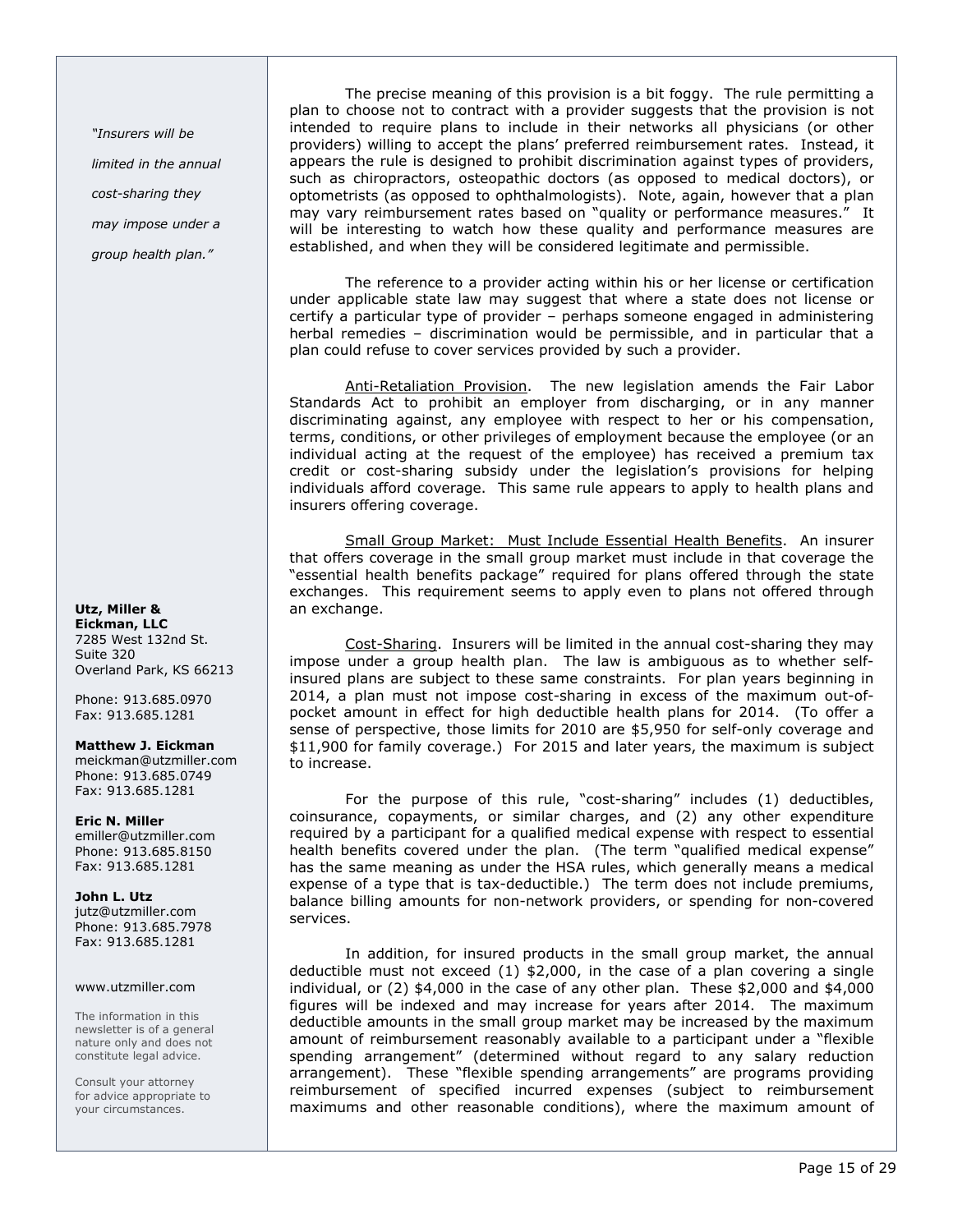"A plan must not

apply a waiting period

that exceeds 90

days."

### Utz, Miller & Eickman, LLC 7285 West 132nd St.

Suite 320 Overland Park, KS 66213

Phone: 913.685.0970 Fax: 913.685.1281

# Matthew J. Eickman

meickman@utzmiller.com Phone: 913.685.0749 Fax: 913.685.1281

Eric N. Miller emiller@utzmiller.com Phone: 913.685.8150 Fax: 913.685.1281

# John L. Utz jutz@utzmiller.com

Phone: 913.685.7978 Fax: 913.685.1281

# www.utzmiller.com

The information in this newsletter is of a general nature only and does not constitute legal advice.

Consult your attorney for advice appropriate to your circumstances.

reimbursement reasonably available to a participant is less than 500 percent of the value of the coverage. The "value" of FSA coverage is, for this purpose, generally the total payment for the coverage for the plan year, including both salary reduction contributions and employer flex-credits.

Waiting Periods. A plan must not apply a waiting period that exceeds 90 days.

Clinical Trials. If a plan offers coverage to a "qualified individual" (as defined below), the plan may not deny that individual participation in certain clinical trials, nor deny coverage for routine patient costs for items and services furnished in connection with participation in those trials. Further, the plan may not discriminate against the individual on the basis of her or his participation in the trial. Although routine patient costs include all items and services normally covered when not enrolled in a clinical trial, they do not include (1) the investigational item, device, or service, itself, (2) items and services provided solely to satisfy data collection and analysis needs that are not used in the direct clinical management of the patient, or (3) a service that is clearly inconsistent with widely accepted and established standards of care for a particular diagnosis.

If one or more in-network providers is participating in a clinical trial, the plan may require that a qualified individual participate in the trial through that provider, if the provider will accept the participant in the trial. The requirement that clinical trials be covered expenses includes an approved clinical trial even if it is conducted outside of the state in which the qualified individual resides.

A "qualified individual," who may be eligible for coverage of the expenses of a clinical trial, is an individual who is a plan participant or beneficiary and meets the following conditions: (1) the individual is eligible to participate in an approved clinical trial according to the trial protocol with respect to the treatment of cancer or other life-threatening disease or condition, and (2) either (a) the referring health care professional is a participating health care provider (that is, an in-network provider) and has concluded that the individual's participation in the trial would be appropriate, or (b) the participant or beneficiary provides medical and scientific information establishing that the individual's participation in the trial would be appropriate. A "life-threatening condition" is a disease or condition from which the likelihood of death is probable unless the course of the disease or condition is interrupted.

The statute includes a list of types of clinical trials that will be considered approved clinical trials. These include a phase I, II, III, or IV clinical trial approved or funded by certain arms of the federal government, a study conducted under an investigational new drug application reviewed by the Food and Drug Administration, or a drug trial that is exempt from having such an investigational new drug application. The provision does not require that a plan provide benefits for routine patient services provided outside of the plan's health care provider network unless out-of-network benefits are otherwise provided under the plan. The new provisions do not preempt state laws that require a clinical trials policy for state-regulated plans (in addition to the policy required under the new federal law).

# Incorporation of Mandates and Restrictions into ERISA and the Tax Code

In general, the mandated benefits and restrictions groped together above under the headings "Group Market Reforms" and "Health Insurance Market Reforms" are part of the Public Health Service Act. These provisions have largely been incorporated by reference into ERISA and the Tax Code, except that the provisions on prohibiting discrimination in favor of highly compensated individuals, and cost reporting and limits on insurance companies' profits, do not apply under ERISA or the Tax Code to self-insured group health plans.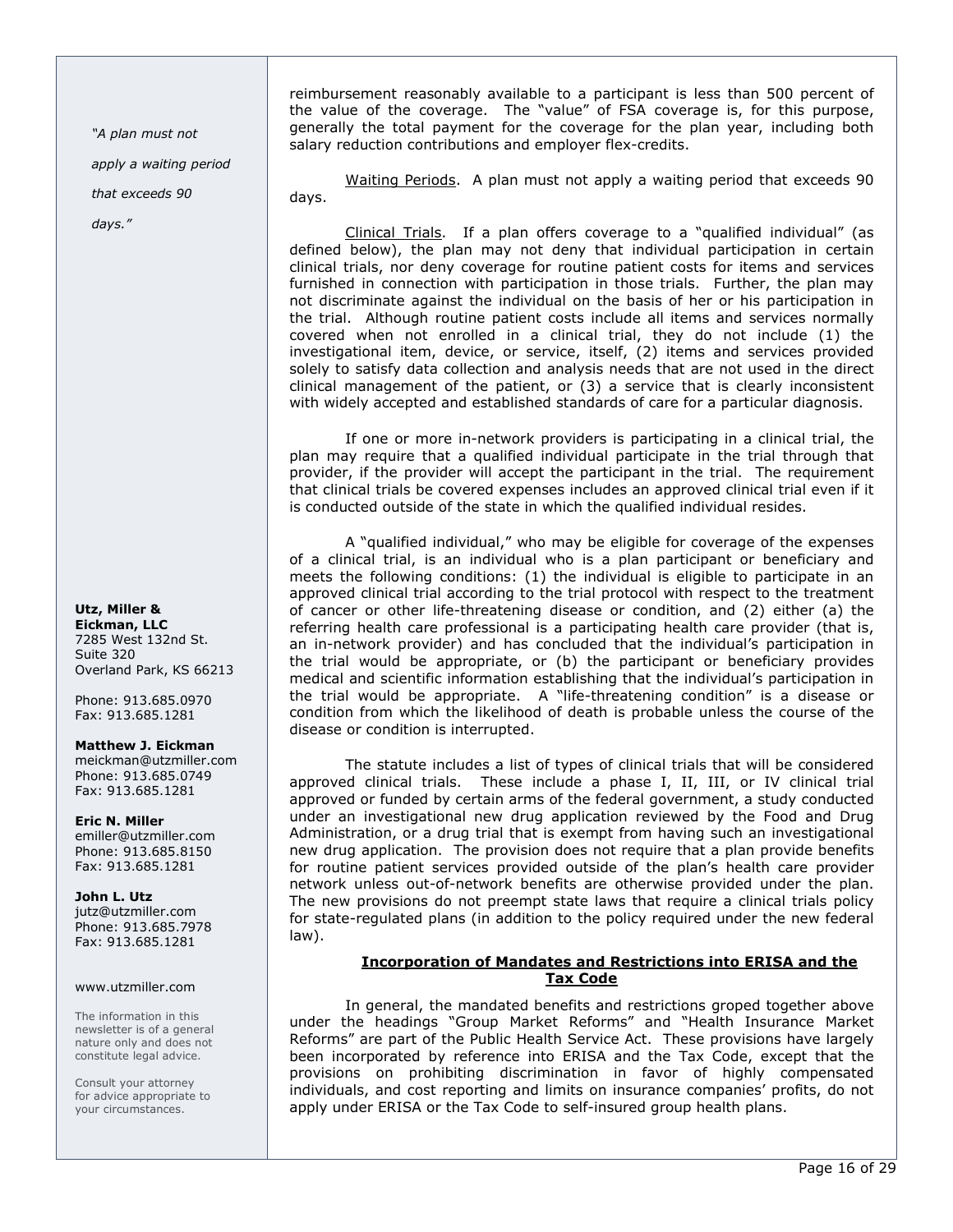# Grandfathered Plan Rules

"Certain rules do not

apply to

'grandfathered plans,'

or at least do not

apply to certain

participants in those

plans."

# Utz, Miller & Eickman, LLC

7285 West 132nd St. Suite 320 Overland Park, KS 66213

Phone: 913.685.0970 Fax: 913.685.1281

### Matthew J. Eickman

meickman@utzmiller.com Phone: 913.685.0749 Fax: 913.685.1281

Eric N. Miller emiller@utzmiller.com Phone: 913.685.8150 Fax: 913.685.1281

John L. Utz jutz@utzmiller.com Phone: 913.685.7978 Fax: 913.685.1281

### www.utzmiller.com

The information in this newsletter is of a general nature only and does not constitute legal advice.

Consult your attorney for advice appropriate to your circumstances.

Certain rules do not apply to "grandfathered plans," or at least do not apply to certain participants in those plans. The general rule for grandfathered plans is that the requirements grouped together above under the headings "Group Health Reforms" and "Health Insurance Market Reforms" do not apply to a plan's coverage of an individual if that individual was enrolled in the plan on March 23, 2010. In addition, the rules do not apply to family members of such a grandfathered individual who are permitted to enroll after March 23, 2010, if the enrollment of those family members was permitted under the terms of the plan as in effect on March 23, 2010, and the plan is "renewed" after March 23, 2010. Further, a plan that provided coverage on March 23, 2010, may permit "new" employees (and their family members) to enroll in the plan without having the provisions of the law described to this point in the newsletter apply to those new employees (and their families).

The result of these rules is that a plan in existence on March 23, 2010, may for many of its participants avoid the rules we have described above under the headings "Group Health Reforms" and "Health Insurance Market Reforms." (We will, though, note below that some of those rules will apply to grandfathered plans).

Some participants in a plan that existed on March 23, 2010, would not seem to be grandfathered. For example, it appears that individuals who were employees on March 23, 2010, but who were not participants in the plan on that date may not be grandfathered (nor would their family members be grandfathered). This could include individuals who were employees on March 23, 2010, but who (a) chose not to be covered, (b) were not in a group of employees eligible for coverage, or (c) wanted coverage but had not yet satisfied the plan's waiting period.

It will be interesting to see how guidance from the agencies addresses the question whether an individual was enrolled on March 23, 2010. We wonder, for example, whether individuals will lose grandfathered status if their plan merges with another plan or the plan sponsor changes. The question in that case, presumably, would be whether the resulting plan is the same as the plan that provided coverage on March 23, 2010.

There are a number of exceptions to the general rule that the provisions grouped together above under the headings "Group Health Reforms" and "Health Insurance Market Reforms" do not apply to grandfathered plans. First, (a) the rules requiring insured plans to issue a standard plan summary (the four page "highlights" description) and use standardized definitions in that summary, and (b) most importantly, the rules requiring insured and self-insured plans to distribute summaries of material modification 60 days in advance of any material change, apply to grandfathered plans for plan years beginning on or after March 23, 2010. The same is true for the rules effectively limiting profits for insurers and requiring reporting to the Secretary of HHS with respect to loss ratios. Notably, these effective dates are earlier than for non-grandfathered plans.

The following provisions also apply to grandfathered plans, and will do so at the same time they would apply to non-grandfathered plans:

- The waiting period rules
- The restrictions on lifetime and annual limits
- The rules on rescission
- The pre-existing condition prohibition, and
- The rules on covering adult children (up to age 26) as dependents, although for plan years beginning before January 1, 2014, the rules will apply only to an adult child who is not eligible to enroll in an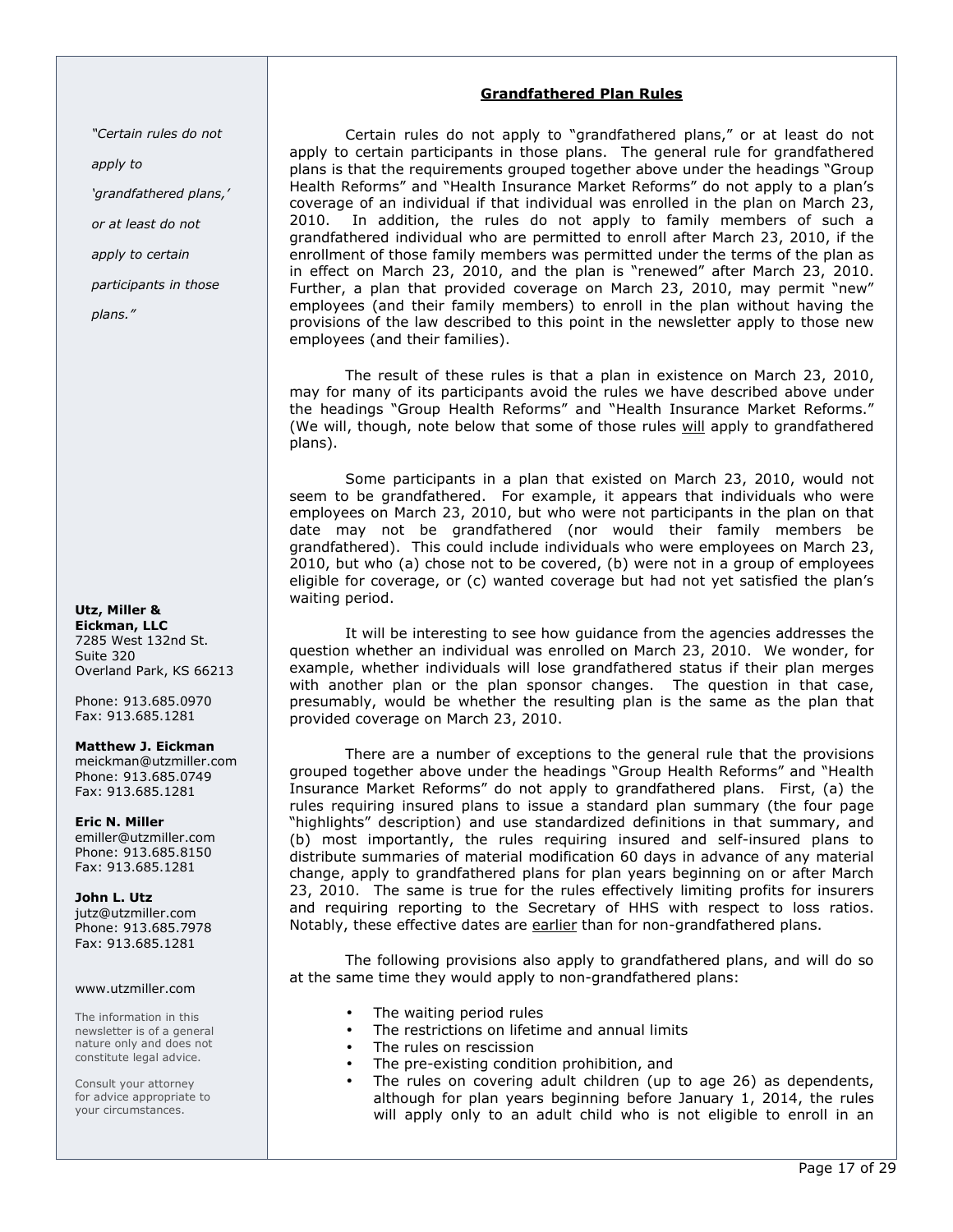"[T]he 'exchanges' to

be set up in the

states are, effectively,

clearinghouses for

making available

'qualified health

plans' to individuals

and small employers."

Utz, Miller & Eickman, LLC 7285 West 132nd St. Suite 320

Overland Park, KS 66213 Phone: 913.685.0970

Matthew J. Eickman

Fax: 913.685.1281

meickman@utzmiller.com Phone: 913.685.0749 Fax: 913.685.1281

Eric N. Miller emiller@utzmiller.com Phone: 913.685.8150 Fax: 913.685.1281

John L. Utz jutz@utzmiller.com Phone: 913.685.7978 Fax: 913.685.1281

### www.utzmiller.com

The information in this newsletter is of a general nature only and does not constitute legal advice.

Consult your attorney for advice appropriate to your circumstances.

"eligible employer-sponsored health plan" other than the grandfathered plan. The term "eligible employer-sponsored health plan" means a plan offered by an employer to an employee that is subject to ERISA, a governmental plan, or an insured plan (whether or not subject to ERISA or a governmental plan).

# Collectively Bargained Plans

In the case of an insured plan maintained pursuant to one or more collective bargaining agreements between employee representatives (such as a union) and one or more employers that was ratified before March 23, 2010, the provisions we have grouped together above under the headings "Group Health Reforms" and "Health Insurance Market Reforms" may have a delayed effective date. In particular, those rules will not apply until the date on which the last of the collective bargaining agreements relating to the coverage terminates. Any coverage amendment made pursuant to a collective bargaining agreement that changes the coverage solely to conform to a requirement added by the "Group Health Reforms" and "Health Insurance Market Reforms" provisions will not be treated as a termination of the collective bargaining agreement for this purpose. It appears that the delayed effective date does not apply to self-insured plans, though it is possible this distinction was inadvertent.

### A (Relatively) Tiny Comment on the "Exchanges

As alluded to earlier, the "exchanges" to be set up in the states are, effectively, clearinghouses for making available "qualified health plans" to individuals and small employers. These exchanges will determine whether plans meet the minimal requirements set under the legislation for constituting a qualified health plan. They will also serve a critical role in gathering and sharing information among individuals, employers, and the federal government. This informational role is necessary, in part, to help establish which individuals are eligible for refundable premium tax credits (to help them pay for the cost of their coverage), or assistance to reduce their deductibles, co-pays, or other "costsharing" obligations.

In addition, the exchanges will be responsible for granting certifications attesting that individuals are not responsible for the penalty applicable to those who fail to purchase necessary coverage because there is no affordable qualified health plan available through the exchange or the individual's employer, or the individual meets other exemptions from the so-called "individual responsibility" requirement to obtain coverage. All of this means that the exchanges need to learn something about an individual's employer and the plans available through that employer.

The exchanges will transfer to the Secretary of the Treasury a list of individuals for whom it has issued a certification. Importantly as concerns employers, it will also notify the Secretary of the Treasury when an individual is an employee of an employer but is eligible for a premium tax credit because either (a) the employer did not provide "minimum essential coverage," or (b) the employer provided minimum essential coverage but it was determined either to be unaffordable to the employee or to not provide the required minimum actuarial value.

The exchanges will also communicate directly with employers. They will, for example, provide to each employer the name of each of its employees who ceases coverage under a qualified health plan.

In general, the exchanges are to be in place by January 1, 2014. Coverage may be available through those exchanges not only to individuals, but also to small employers. Beginning in 2017, states may choose to make coverage available through the exchanges for large employers.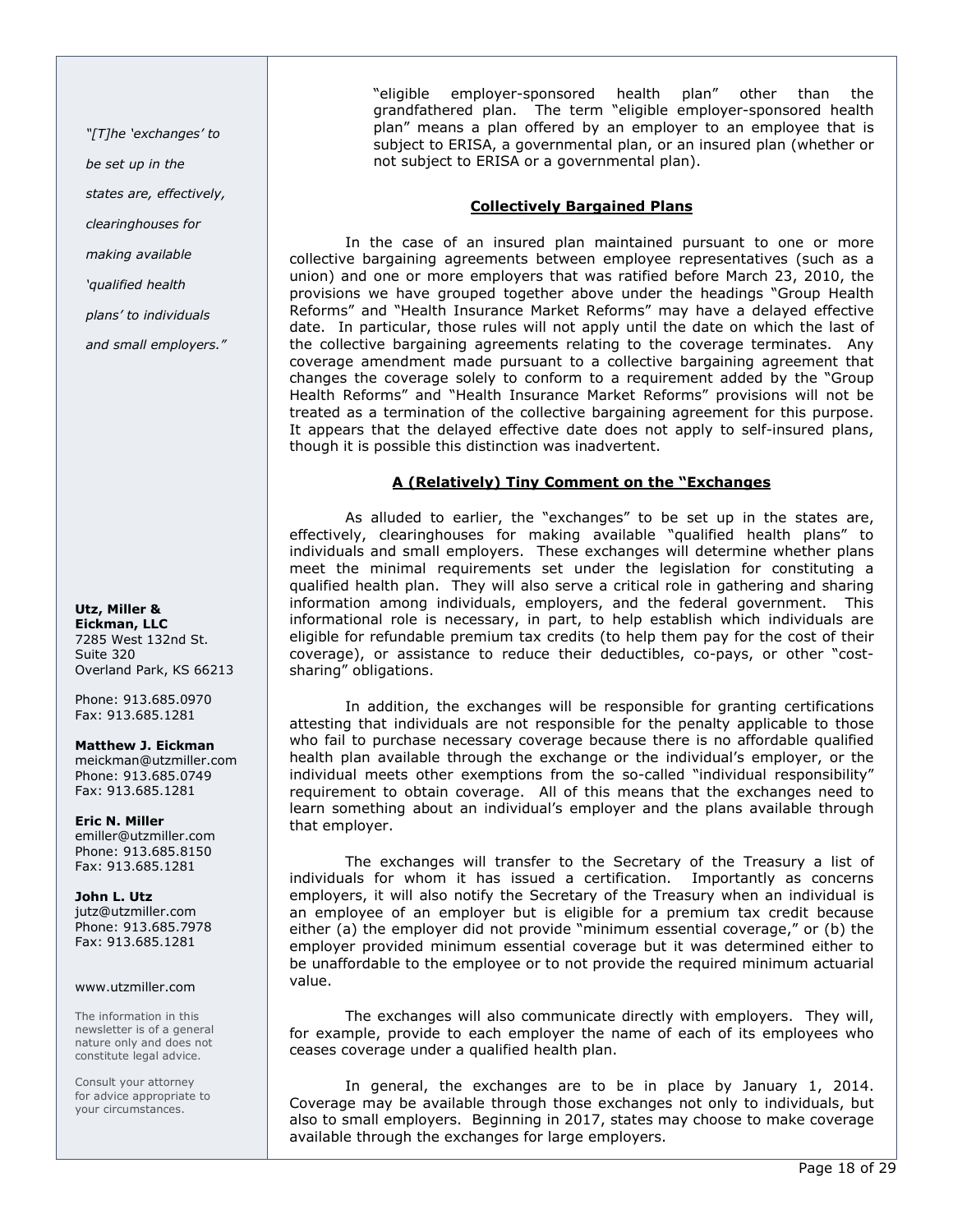"[L]arge employers

must provide

coverage to their full-

time employees or

pay a financial

penalty."

### Utz, Miller & Eickman, LLC 7285 West 132nd St. Suite 320 Overland Park, KS 66213

Phone: 913.685.0970 Fax: 913.685.1281

### Matthew J. Eickman

meickman@utzmiller.com Phone: 913.685.0749 Fax: 913.685.1281

Eric N. Miller emiller@utzmiller.com Phone: 913.685.8150 Fax: 913.685.1281

John L. Utz jutz@utzmiller.com Phone: 913.685.7978 Fax: 913.685.1281

### www.utzmiller.com

The information in this newsletter is of a general nature only and does not constitute legal advice.

Consult your attorney for advice appropriate to your circumstances.

A small employer may make use of an exchange by electing to make all its full-time employees eligible for one or more qualified health plans offered through the exchange in the small group market. The employer may select the level of coverage to be made available to its employees. The levels available for small employers are bronze (providing benefits actuarially equivalent to 60 percent of the full actuarial value of benefits under the plan), silver (paying 70 percent of the value of benefits), gold (paying 80 percent), and platinum (90 percent).

Generally, "small employers" are those that employ on average at least one, but not more than 100, employees on business days during the preceding calendar year (and that still employ at least one employee on the first day of the current plan year). States may, however, choose to lower the 100 employee threshold to 50 employees. In determining employer size, control group and similar Tax Code aggregation rules apply. For employers not in existence throughout the preceding calendar year, the determination of employer size is based on the average number of employees the employer is reasonably expected to employ on business days during the current calendar year. An employer will be considered, for purposes of determining the number of its employees, to include any predecessor of the employer. We look forward to receiving guidance on how to determine the "average" number of employees an employer had in a prior year.

If an employer is a small employer at the time it makes enrollment in a qualified plan available to its employees through an exchange, it will continue to be able to offer small employer coverage through an exchange even as its workforce grows in size. It will be permitted to do so until it no longer makes available to employees enrollment in a qualified plan through an exchange. Though not clear, we assume an employer need not make the same plan available in future years to enjoy this rule, but may instead switch to a different small employer coverage without losing the benefit of the rule.

# Employer Mandate

Now, at long last, to the heart of the matter. In addition to the mandated benefit rules and other requirements described above, large employers must provide coverage to their full-time employees or pay a financial penalty. This mandate applies beginning January 1, 2014 (technically, it applies for months beginning after December 31, 2013).

Large Employers. The mandate applies to "large employers." An employer is large if it employed an average of at least 50 full-time employees on business days during the preceding calendar year. There is, however, an exception where (1) the employer's workforce exceeds 50 full-time employees for 120 days or fewer during the calendar year, and (2) the employees in excess of 50 employed during the 120 day period were seasonal workers. (It is odd, and perhaps an error, that this rule refers to a workforce in excess of 50, whereas the general rule requires only 50 full-time employees to be large.) For this purpose, a seasonal worker is one who performs labor or services on a seasonal basis as defined by the Secretary of Labor. The term includes retail workers employed exclusively during holiday seasons.

Solely in determining whether an employer is a large employer for purposes of the penalty tax, an employer must count not only its full-time employees for a month, but must add to that a number of full-time employees determined by dividing the aggregate number of hours of service of employees who are not full-time employees for the month by 120. That is, employees must be counted in terms of full-time equivalents.

In determining an employer's size, companies will be aggregated as a single employer under the Tax Code's control group and similar aggregation rules.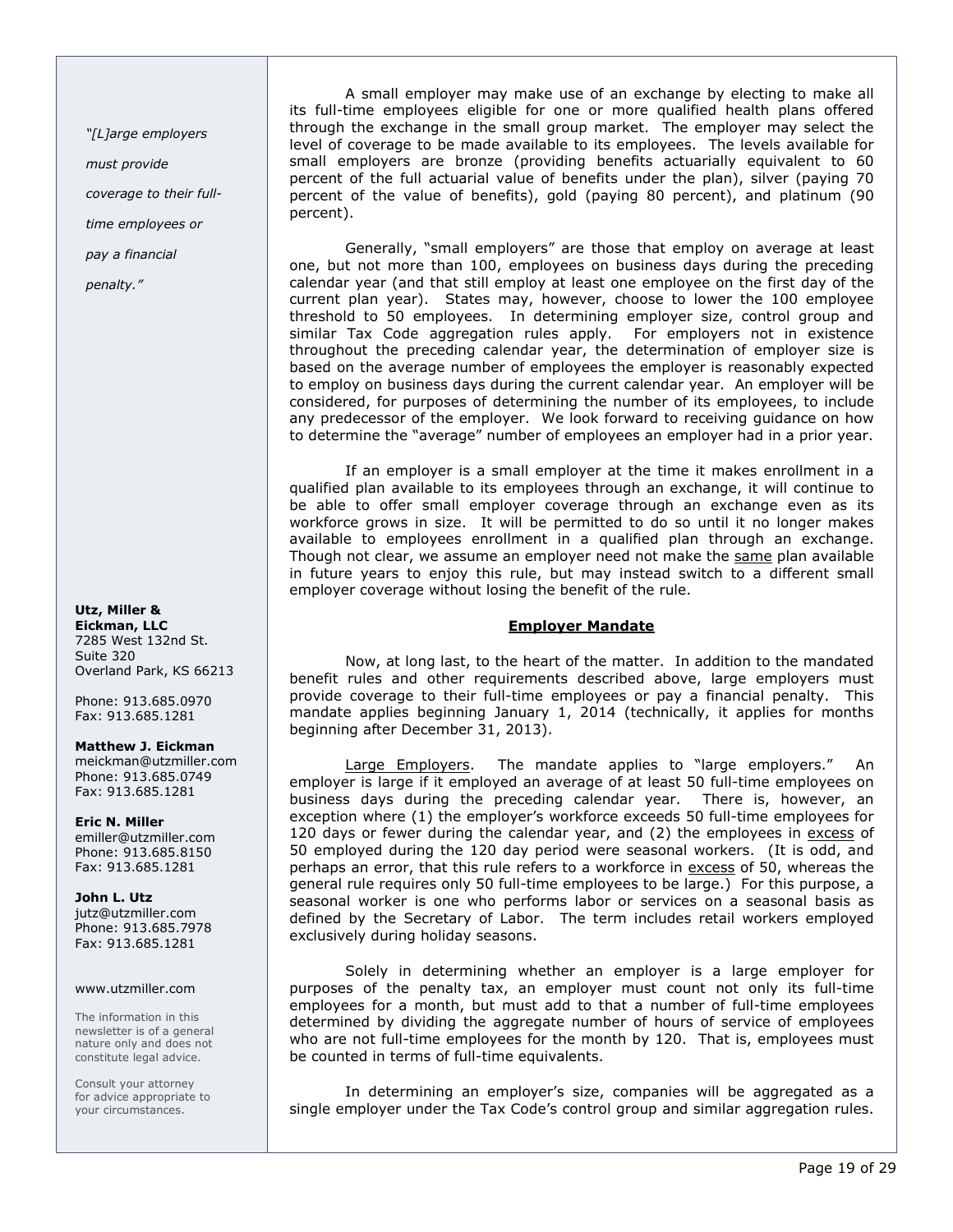"There are two scenarios in which a large employer may be required to pay a penalty (in the form of a nondeductible

excise tax)."

Utz, Miller & Eickman, LLC 7285 West 132nd St. Suite 320 Overland Park, KS 66213

Phone: 913.685.0970 Fax: 913.685.1281

Matthew J. Eickman

meickman@utzmiller.com Phone: 913.685.0749 Fax: 913.685.1281

Eric N. Miller emiller@utzmiller.com Phone: 913.685.8150 Fax: 913.685.1281

John L. Utz jutz@utzmiller.com Phone: 913.685.7978 Fax: 913.685.1281

### www.utzmiller.com

The information in this newsletter is of a general nature only and does not constitute legal advice.

Consult your attorney for advice appropriate to your circumstances.

For an employer that was not in existence throughout the preceding calendar year, the determination will be based on the average number of employees the employer is reasonably expected to employ on business days in the current calendar year. An employer will be considered to include a predecessor employer.

A full-time employee for this purpose is one who is employed on average at least 30 hours of service per week. The Secretary of HHS, in consultation with the Secretary of Labor, is to prescribe guidance for determining an employee's number of hours of service, including rules for employees not compensated on an hourly basis.

Employer Liability. There are two scenarios in which a large employer may be required to pay a penalty (in the form of a nondeductible excise tax). First, it will be liable for a penalty if (a) it fails to offer its full-time employees (and their dependents) the opportunity to enroll in "minimum essential coverage" under an "eligible employer-sponsored plan" for any month, and (b) at least one full-time employee has been certified to the employer as having enrolled for that month in a qualified health plan with respect to which the employee is entitled to a premium tax credit or cost-sharing reduction. In this event, the employer must pay an amount for the month equal to the product of (a) the "applicable payment amount," and (b) the number of full-time employees employed by the employer during the month, reduced by 30 employees. The "applicable payment amount" means, with respect to any month, 1/12th of \$2,000 (or \$166.67). For calendar years after 2014, this dollar amount, and the other employer penalties described below, will be increased to the extent appropriate under an indexing scheme described in the new law.

The second way in which a large employer may be assessed a payment is where (a) it offers its full-time employees (and their dependents) the opportunity to enroll in minimum essential coverage under an eligible employer-sponsored plan for a month, but (b) one or more full-time employees has been certified to the employer as having enrolled for that month in a qualified health plan with respect to which the individual is entitled to a premium tax credit or cost-sharing reduction. In that event, the employer must pay an amount, but only for those full-time employees enrolled in a qualified health plan who were allowed a premium tax credit or cost-sharing reduction. The penalty for the month will equal the product of (a) the number of the employer's full-time employees in a qualified health plan who are entitled to a premium tax credit or cost-sharing reduction, and (b) 1/12th of \$3,000 (or \$250). There is an overall limit on the aggregate amount of tax for any month for which the employer offers the opportunity to enroll in minimum essential coverage. That overall limit is the product of (a) the "applicable payment amount" (1/12th of \$2,000), and (b) the number of individuals employed by the employer as full-time employees during the month, reduced by 30 employees.

Note that for a large employer to avoid an excise tax under the employer mandate, it must offer full-time employees (and their dependents) the opportunity to enroll in "minimum essential coverage" (and it cannot have any full-time employees purchasing qualified health plans who receive a premium tax credit or cost-sharing reduction). Though the law is not entirely clear on this point, it appears that "minimum essential coverage" may be a pretty low bar to clear. This term is different from the term "essential health benefits." The latter describes the benefits that must be included in qualified health plans offered through an exchange. The "minimum essential coverage" requirement seems basically to be a requirement that the coverage not be "excepted benefits" under the Public Health Service Act, though for non-grandfathered plans there is some chance the term could be interpreted to mean any coverage of a type sold by insurers in the large group market (whether or not through an exchange). Generally, "excepted benefits" are the following: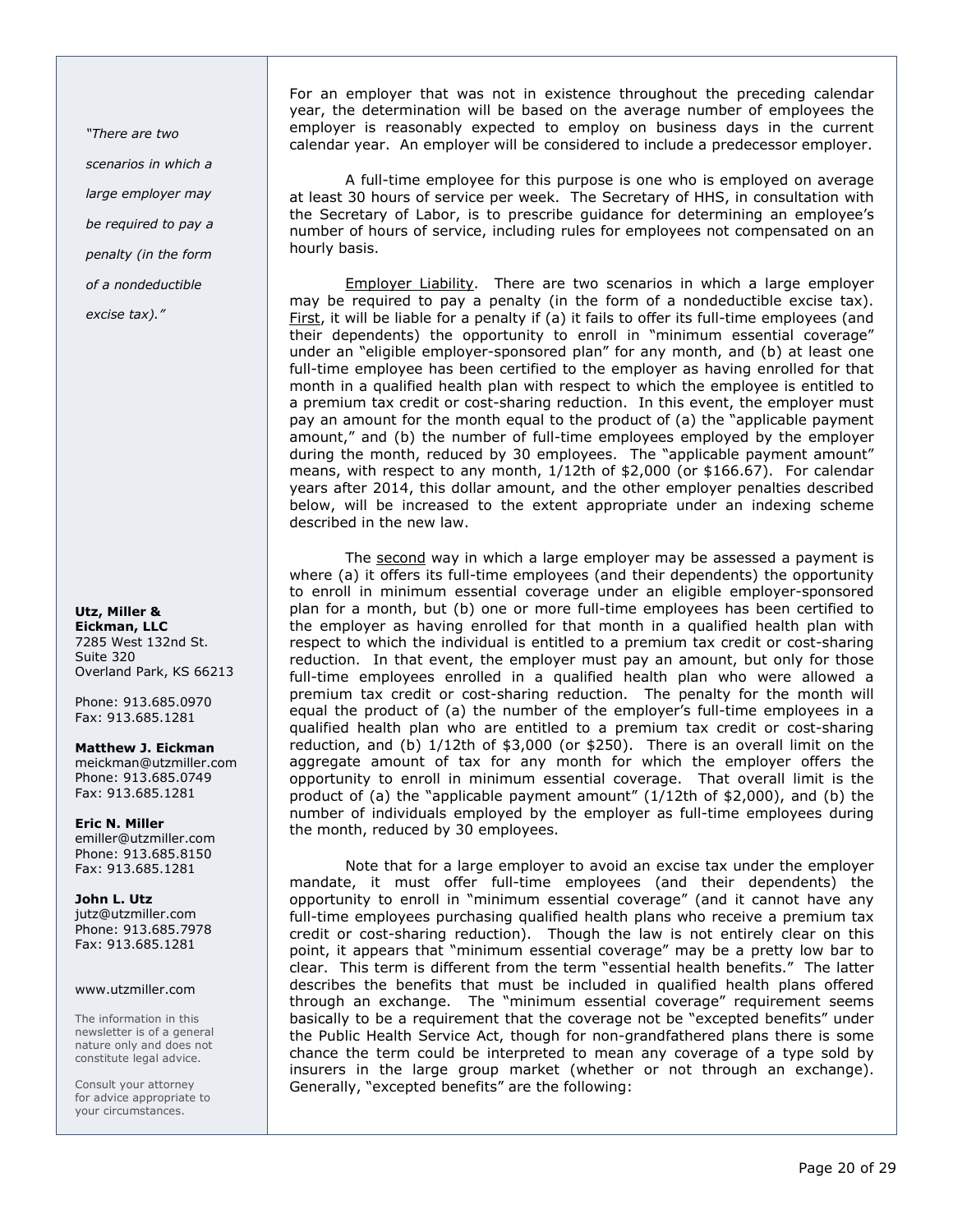"If a large employer

fails to offer all its full-

time employees

affordable coverage

under a plan bearing at

least 60 percent of the

cost of covered claims,

the employer will likely

need to pay an excise

tax."

Utz, Miller & Eickman, LLC 7285 West 132nd St. Suite 320 Overland Park, KS 66213

Phone: 913.685.0970 Fax: 913.685.1281

Matthew J. Eickman

meickman@utzmiller.com Phone: 913.685.0749 Fax: 913.685.1281

Eric N. Miller emiller@utzmiller.com Phone: 913.685.8150 Fax: 913.685.1281

John L. Utz jutz@utzmiller.com Phone: 913.685.7978 Fax: 913.685.1281

### www.utzmiller.com

The information in this newsletter is of a general nature only and does not constitute legal advice.

Consult your attorney for advice appropriate to your circumstances.

- Coverage only for accident, or disability income insurance, or any combination thereof
- Coverage issued as a supplement to liability insurance
- Liability insurance, including general liability insurance and automobile insurance
- Workers' compensation or similar insurance
- Automobile medical payment insurance
- Credit-only insurance
- Coverage for on-site medical clinics
- Other similar insurance coverage specified in regulations, under which benefits for medical coverage are secondary or incidental to other insurance benefits
- Any of the following if provided under a separate policy, certificate, or contract of insurance:
	- o Limited scope dental or vision benefits
	- o Benefits for long-term care, nursing home care, home health care, community-based care, or any combination thereof
	- o Other limited benefits similar to those in the two bullets above, to the extent specified in regulations
	- o Coverage only for a specified disease or illness
	- o Hospital indemnity or other fixed indemnity insurance
	- o Medicare supplemental health insurance, coverage supplemental to TRICARE, or similar coverage supplemental to coverage under a group health plan

At bottom, the effect of the employer mandate rules is that large employers must either offer coverage to all full-time employees or run the risk of having to pay a nondeductible excise tax. For reasons we will explain below (relating to which employees are eligible for a premium tax credit or cost-sharing reduction), to be certain to avoid a penalty an employer must offer "affordable" health coverage to all its full-time employees (and their dependents), and the plan must be structured so participants do not pay more than 40 percent of covered claims costs. For this purpose, coverage will be considered affordable only if an employee's premium is no more than 9.5 percent of the employee's household income. (This percentage will be indexed to the per capita growth in premiums for the health insurance market.) Though not clear, it appears the 40 percent limitation is intended to be measured by the percentage (or perhaps expected percentage) of covered claims plan participants must pay, taking into account any deductibles, co-pays, and coinsurance levels they are required to pay under the terms of the plan. In other words, it appears this means that the plan must bear at least 60 percent of the cost of covered claims.

If a large employer fails to offer all its full-time employees affordable coverage under a plan bearing at least 60 percent of the cost of covered claims, the employer will likely need to pay an excise tax. In particular, it must pay an excise tax if any of its full-time employees purchases health insurance through the new insurance clearinghouses to be set up by the states (that is, the "exchanges") and the employee receives a premium tax credit or cost-sharing credit from the government in that connection. The reason this is likely to occur is that most individuals will be required to have coverage, and they will typically be eligible for some credit if their household income is between 100 percent and 400 percent of the federal poverty level (the "FPL"). The FPL depends on family size, but for the 48 contiguous states and the District of Columbia, the FPL for 2010 for a family of one is \$10,830. For a family of three the FPL is \$18,310. For a family of five it is \$25,790. For a family of seven it is \$33,270. These are examples; there is a fuller table published by the federal government. Since individuals with household incomes as high as  $400$  percent of these numbers may be eligible for a premium tax credit or cost-sharing credit from the government, it seems likely that most employers will have to pay an excise tax unless they provide the mandated health coverage to all their full-time employees, or at least to all full-time employees whose household incomes are between 100 percent and 400 percent of the FPL.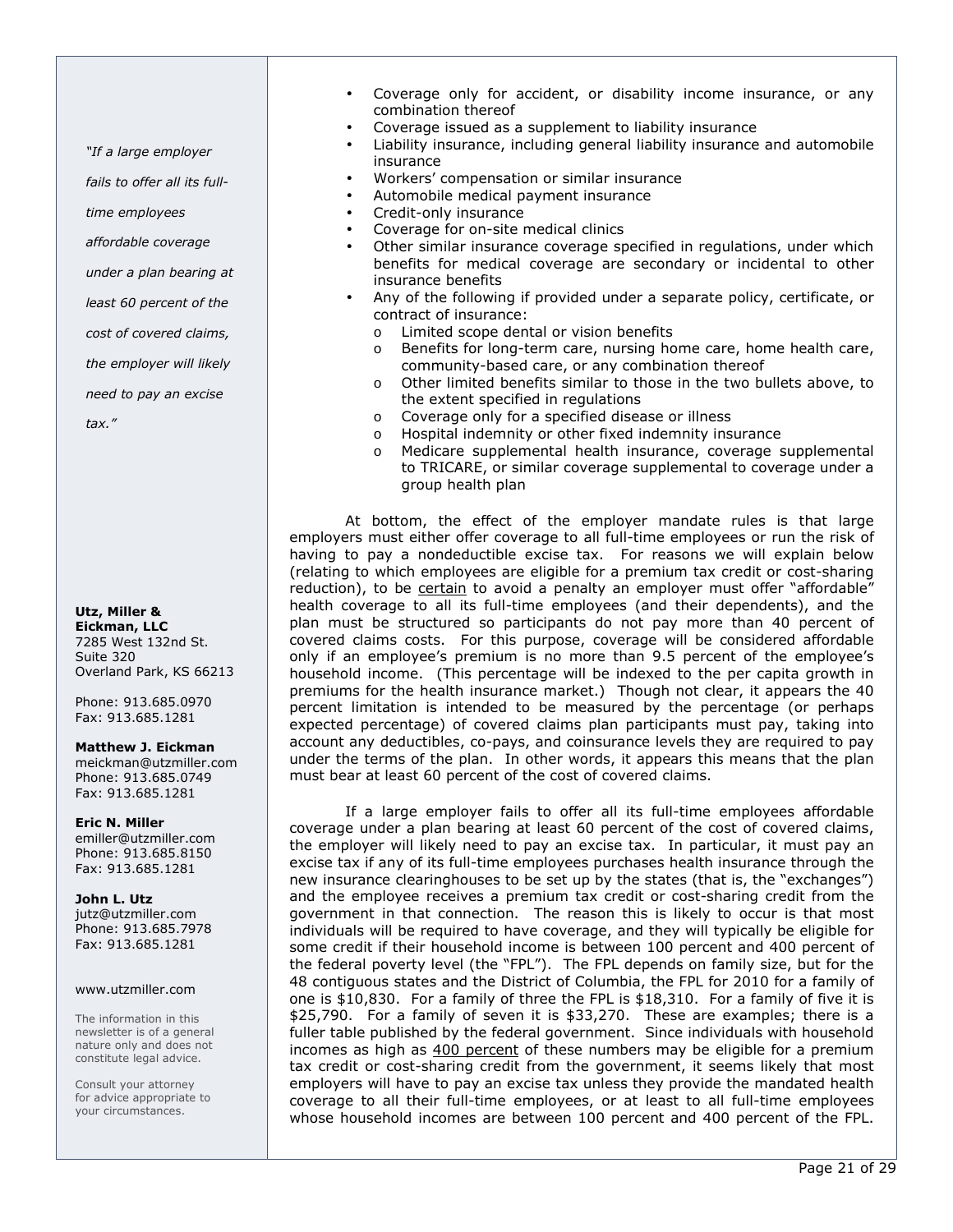"[A]n employer is not responsible for any

excise tax unless one

of its full-time

employees receives a

tax credit for

purchasing coverage

through an

exchange . . . ."

### Utz, Miller & Eickman, LLC 7285 West 132nd St. Suite 320 Overland Park, KS 66213

Phone: 913.685.0970 Fax: 913.685.1281

### Matthew J. Eickman

meickman@utzmiller.com Phone: 913.685.0749 Fax: 913.685.1281

Eric N. Miller emiller@utzmiller.com Phone: 913.685.8150 Fax: 913.685.1281

John L. Utz jutz@utzmiller.com Phone: 913.685.7978 Fax: 913.685.1281

### www.utzmiller.com

The information in this newsletter is of a general nature only and does not constitute legal advice.

Consult your attorney for advice appropriate to your circumstances.

Otherwise, an employer runs the risk an employee will not have the required coverage under a spouse's employer's plan, and will therefore use the premium tax credit to purchase coverage under an exchange, which in turn will subject the employer to penalty.

Penalty Amount. Remember, as noted above, the amount of the penalty (the excise tax) an employer must pay will depend on whether the employer offers coverage (whether or not that coverage is affordable, and whether or not the plan pays at least 60 percent of covered claims costs). If it does not offer its full-time employees and their dependents the opportunity to enroll in health coverage, the annual penalty is the product of (a) the employer's total number of full-time employees in excess of 30, and (b) \$2,000. So, for example, assume that in 2014 a large employer does not offer its full-time employees coverage. Let's say it has 100 full-time employees, 10 of whom receive a tax credit for the year for enrolling in a state exchange-offered health plan. For each full-time employee over 30, the employer would owe \$2,000, for a total penalty of \$140,000 (this is (100-30), multiplied by \$2,000). Although full-time equivalent employees are counted in determining whether an employer is large, they are not counted in calculating the excise tax. As noted earlier, the \$2,000 figure will be indexed for years after years 2014.

If an employer does offer its full-time employees and their dependents coverage (again, whether or not that coverage is affordable, and whether or not the plan pays at least 60 percent of covered claims costs), but one or more of those full-time employees nevertheless chooses instead to purchase coverage through an exchange and receives a premium tax credit or cost-sharing reduction for doing so, the employer must pay a penalty of \$3,000 for each such employee. This \$3,000 figures will be indexed for years after 2014. Unlike the \$2,000 penalty applicable to an employer that does not offer coverage, and which applies to the total number of full-time employees in excess of 30, this \$3,000 penalty applies only to those full-time employees who actually receive the premium tax credit or cost-sharing reduction. This penalty is capped at the amount the employer would be required to pay if it did not offer coverage, which is its number of full-time employees in excess of 30, multiplied by \$2,000.

So, let's assume that in 2014 a large employer offers coverage and has 100 full-time employees, 20 of whom nevertheless receive a tax credit for the year for enrolling in a state exchange-offered plan. For each employee receiving a tax credit, the employer would owe \$3,000, for a total penalty of \$60,000. The maximum penalty for the employer would be capped at the amount of the penalty it would be assessed for a failure to provide coverage, which would be \$140,000  $(*2,000$  multiplied by 70  $(100-30)$ ). Because the  $$60,000$  penalty is less than this cap, the employer would owe \$60,000.

Avoiding the Potential for Any Penalty. Importantly, an employee is not entitled to a premium tax credit (or cost-sharing reduction) if her or his employer offers to the employee affordable coverage, and the plan's share of the total costs of benefits is at least 60 percent. Because an employer is not responsible for any excise tax unless one of its full-time employees receives a tax credit for purchasing coverage through an exchange, if an employer offers all its full-time employees affordable coverage under which the plan's share of the total cost of benefits is at least 60 percent, the employer cannot owe any penalty. This will be true even if some of the employer's full-time employees decline coverage and instead purchase coverage through an exchange. Their doing so would not hurt the employer because those employees would not be eligible for a premium tax credit since the employer offered them adequate coverage. Of course, offering "affordable" coverage raises an administrative difficulty since whether a plan is affordable for an employee depends on the employee's household income, which the employer typically will not know.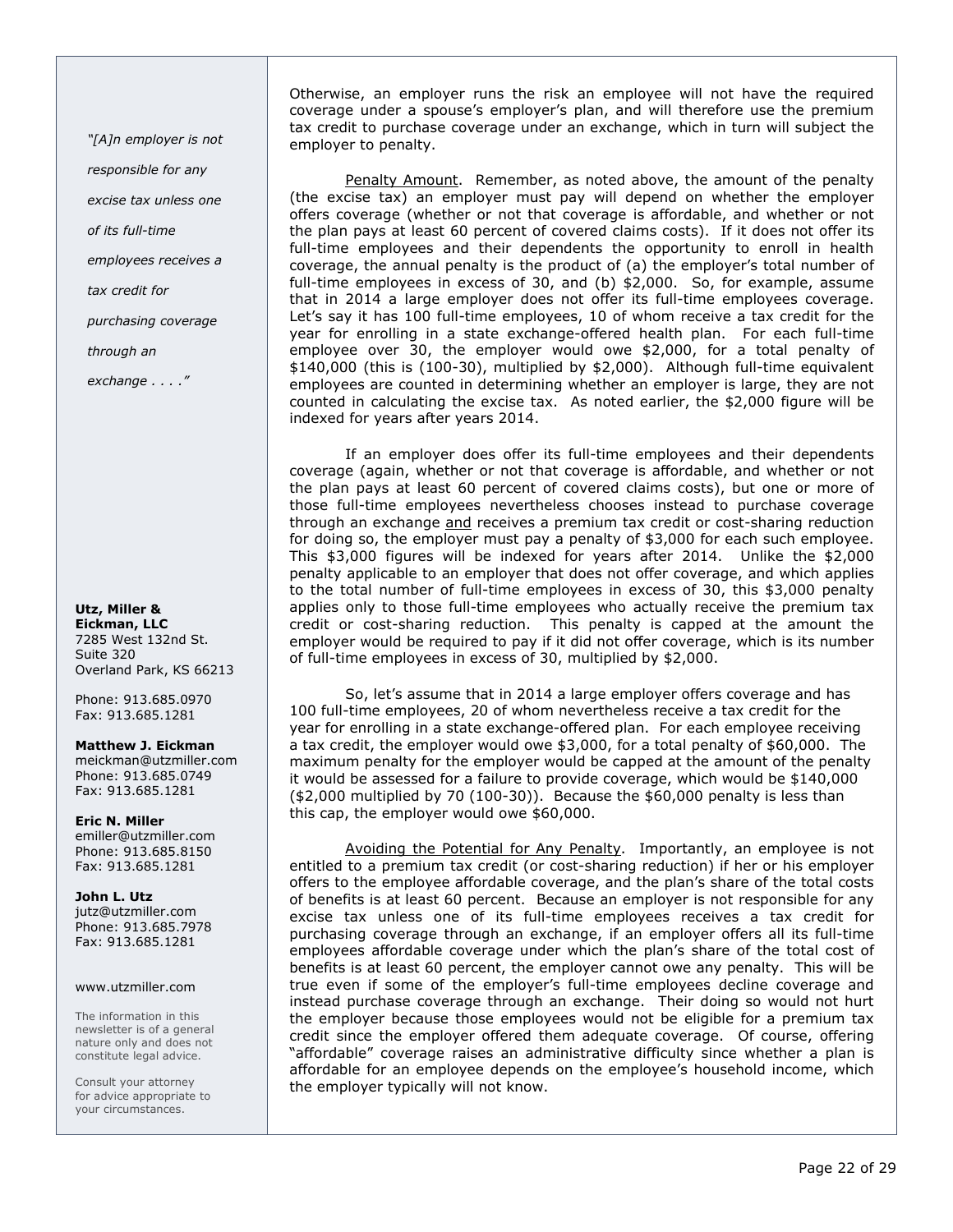"[A]n employer with more than 200 fulltime employees [must] automatically enroll new full-time employees . . . and continue the enrollment of current employees."

### Utz, Miller & Eickman, LLC 7285 West 132nd St. Suite 320 Overland Park, KS 66213

Phone: 913.685.0970 Fax: 913.685.1281

### Matthew J. Eickman

meickman@utzmiller.com Phone: 913.685.0749 Fax: 913.685.1281

Eric N. Miller emiller@utzmiller.com Phone: 913.685.8150 Fax: 913.685.1281

John L. Utz jutz@utzmiller.com Phone: 913.685.7978 Fax: 913.685.1281

### www.utzmiller.com

The information in this newsletter is of a general nature only and does not constitute legal advice.

Consult your attorney for advice appropriate to your circumstances.

The law is, unfortunately, not clear as to which of the two penalties regimes ((a) \$2,000 multiplied by all full-time employees over 30, or (b) \$3,000 multiplied only by the number of full-time employees receiving the premium tax credit or cost-sharing reduction) applies where an employer offers coverage to some, but not all, of its full-time employees. Under what seems to us the more logical reading of the law, where an employer offers some but not all of its fulltime employees coverage, the applicable rules are probably those that apply where an employer offers no coverage. That is, the more logical result would seem to be to apply the rules subjecting the employer to a penalty of \$2,000 multiplied by the total number of its full-time employees in excess of 30.

Automatic Enrollment. The legislation modifies the Fair Labor Standards Act (the "FLSA") to require that an employer with more than 200 full-time employees that offers employees enrollment in one or more health benefit plans automatically enroll new full-time employees in one of those plans (subject to any permissible waiting period) and continue the enrollment of current employees. Employees must be provided with adequate notice of this automatic enrollment program and of the employees' opportunity to opt out of coverage in which they were automatically enrolled.

State laws are superseded to the extent they would prevent an employer from instituting automatic enrollment. This preemption provision is presumably addressed in part at state prohibitions on taking deductions from employees' paychecks to pay for coverage without the employees' express consent.

The effective date of this requirement is unclear. One possible reading is that it is not effective until the Secretary of Labor issues regulations providing guidance on the requirement.

Notice to Employees. The Fair Labor Standards Act was amended to provide that an employer subject to the FLSA must, effective March 1, 2013, provide to each employee at the time of hiring (or with respect to current employees, no later than March 1, 2013), a written notice with certain information concerning health coverage. This notice must inform an employee (1) of the existence of an exchange, including a description of the services to be provided by that exchange and the way in which the employee may contact the exchange to request assistance, (2) if the employer's plan's share of the total allowed costs of benefits provided under the plan is less than 60 percent of those costs, that the employee may be eligible for a premium tax credit and a cost-sharing reduction if she or he purchases a qualified health plan through the exchange, and (3) if the employee purchases a qualified health plan through the exchange, that she or he will lose any employer contribution to any health benefits plan offered by the employer, and that all or a portion of that employer contribution may be excludible from income for federal income tax purposes.

At least for 2013, this new notice will need to be carefully drafted to avoid confusion. That is because the exchanges may not be operational until 2014, yet employers will be providing notices as early as March 1, 2013, when the particulars of how the exchanges will operate may not yet be fully clear.

Reporting of Employer Health Insurance Coverage. Effective for periods beginning after December 31, 2013, the Tax Code reporting requirements have been modified to require large employers (generally, those with at least 50 fulltime employees) to provide information about any health coverage they offer. In particular, a large employer must include a certification as to whether it offers to its full-time employees (and their dependents) the opportunity to enroll in minimum essential coverage under an eligible employer-sponsored plan. If the employer does offer such coverage, it must describe the length of any waiting period with respect to that coverage, the monthly premium for the lowest cost option in each "enrollment category" under the plan, and the employer's share of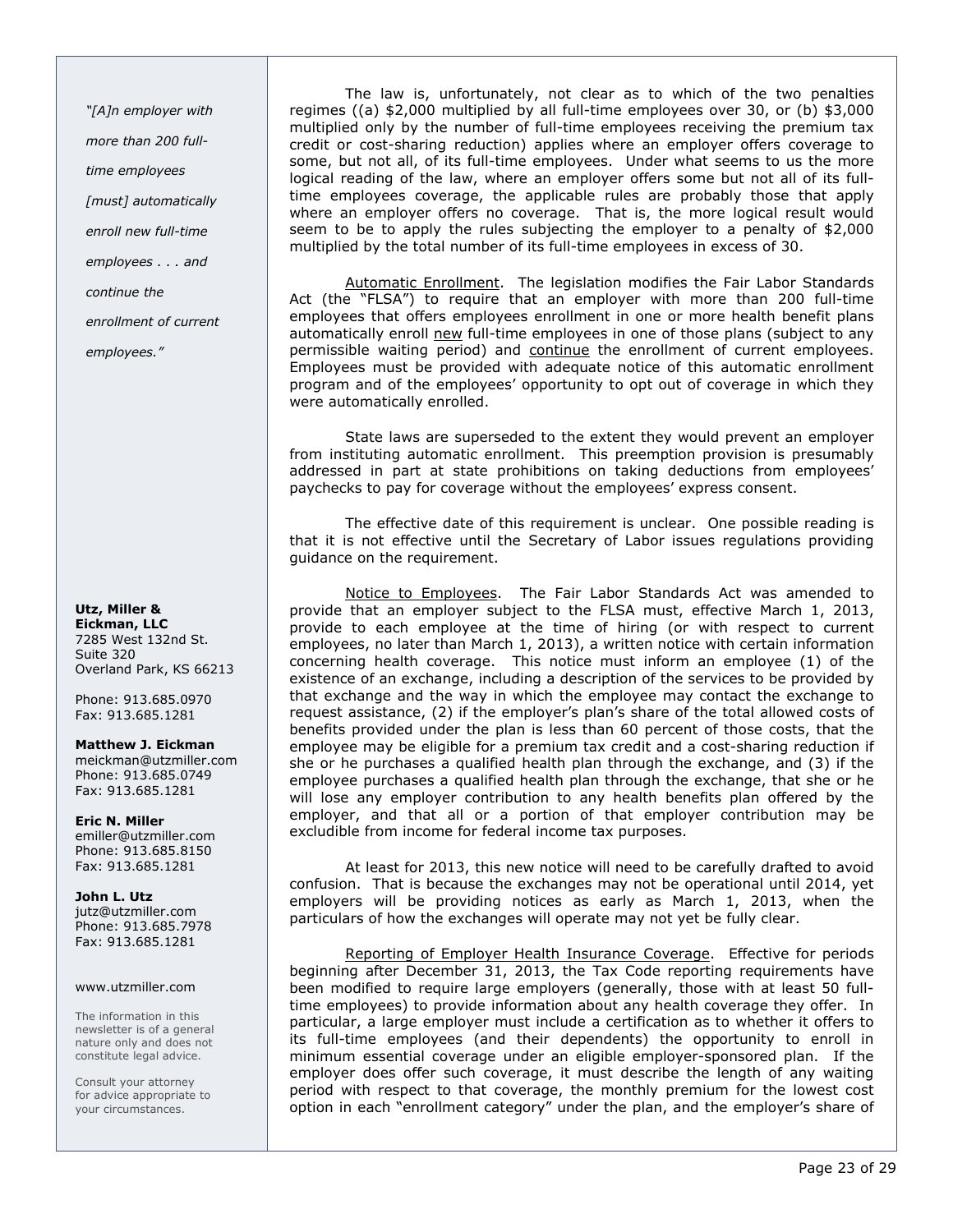"[A]n employer must

report on an

employee's W-2 the aggregate cost of the

employee's health

insurance coverage

sponsored by the

employer, . . . ."

Utz, Miller & Eickman, LLC 7285 West 132nd St. Suite 320 Overland Park, KS 66213

Phone: 913.685.0970 Fax: 913.685.1281

Matthew J. Eickman meickman@utzmiller.com Phone: 913.685.0749 Fax: 913.685.1281

Eric N. Miller emiller@utzmiller.com Phone: 913.685.8150 Fax: 913.685.1281

John L. Utz jutz@utzmiller.com Phone: 913.685.7978 Fax: 913.685.1281

### www.utzmiller.com

The information in this newsletter is of a general nature only and does not constitute legal advice.

Consult your attorney for advice appropriate to your circumstances.

the total allowed cost of benefits provided under the plan. A large employer must also report the number of its full-time employees for each month, and provide certain information about each of its full-time employees covered under any of its health plans.

In addition to reporting this information to the Treasury, the employer must provide a statement to employees covered under the plans with respect to which the employer was required to report. This statement must be provided to employees by January 31 of the year following the calendar year for which the return was required to be made by the employer.

Reporting Cost of Health Coverage on W-2. Effective for years beginning after December 31, 2010, an employer must report on an employee's W-2 the aggregate cost of the employee's health insurance coverage sponsored by the employer, excluding the amount of any salary reduction contribution to a flexible spending arrangement.

Free Choice Vouchers. Effective January 1, 2014, employers that offer minimum essential coverage through an eligible employer-sponsored plan and pay a portion of that coverage must provide qualified employees with a voucher the value of which can be applied by an employee to purchase of a health plan through an exchange. Qualified employees are employees (a) whose required contribution for employer-sponsored minimum essential coverage exceeds eight percent, but does not exceed 9.8 percent, of the employee's household income for the taxable year, and (b) whose total household income does not exceed 400 percent of the poverty line for the family. In addition, the employee must not participate in the employer's health plan. For years after 2014, the eight percent and the 9.8 percent figures are indexed to a measure of excess premium growth over "income growth." It is possible the 9.8 percent figure was meant instead to be 9.5 percent, to correspond to the trigger for determining "affordability" of a plan (see page 21 above), but the legislation nevertheless establishes a 9.8 percent rule.

The voucher must have a dollar value equal to the employer's contribution to the employer-offered health plan. If multiple plans are offered by the employer, the value of the voucher is the dollar amount that would be paid if the employee chose the plan for which the employer would pay the largest percentage of the premium cost. The value of the voucher is for self-only coverage unless the individual purchases family coverage in the exchange.

Vouchers may be applied toward the monthly premium of any qualified health plan offered in the exchange. The value of the voucher, to the extent it is used for the purchase of a health plan, is not includable in the employee's gross income. If the value of the voucher exceeds the premium of the health plan chosen by the employee, the employee is paid the excess value of the voucher. That excess amount received by the employee is includible in the employee's gross income.

If an individual receives a voucher, the individual is disqualified from receiving any tax credit or cost-sharing reduction for the purchase of a plan in the exchange. Similarly, if any employee receives a voucher, the employer will not be assessed a penalty under the employer mandate rules with respect to that employee.

# Multiple Employer Welfare Arrangements ("MEWAs)

False Statements. The health reform legislation adds a new criminal provision prohibiting a person from making a false statement or false representation of fact, knowing it to be false, in connection with the marketing or sale of a MEWA to an employee, member of an employee organization (such as a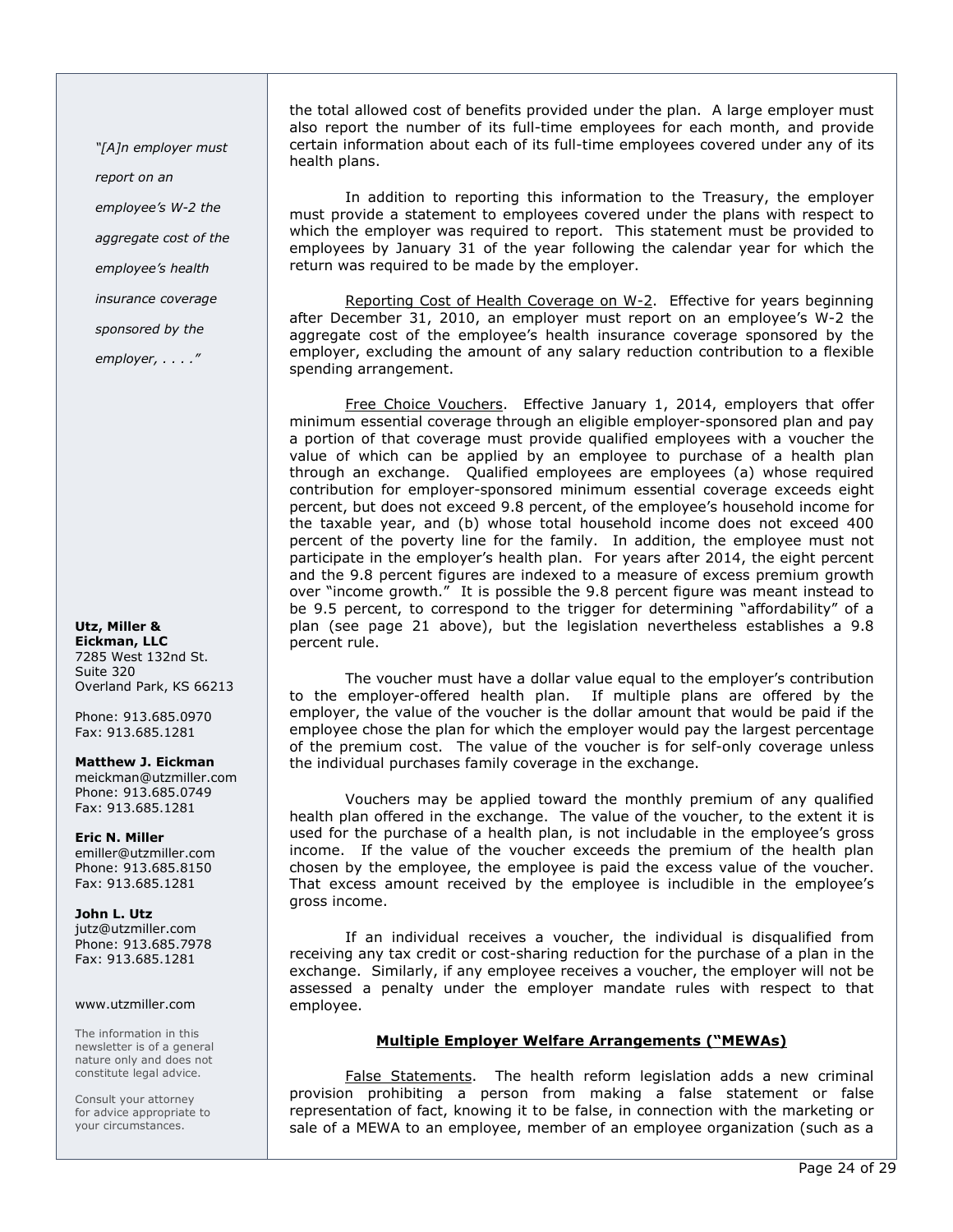"The ['Cadillac plan'] tax is equal to 40 percent of the aggregate value that exceeds [a] threshold amount."

Utz, Miller &

Eickman, LLC 7285 West 132nd St. Suite 320 Overland Park, KS 66213

Phone: 913.685.0970 Fax: 913.685.1281

### Matthew J. Eickman

meickman@utzmiller.com Phone: 913.685.0749 Fax: 913.685.1281

Eric N. Miller emiller@utzmiller.com Phone: 913.685.8150 Fax: 913.685.1281

### John L. Utz

jutz@utzmiller.com Phone: 913.685.7978 Fax: 913.685.1281

### www.utzmiller.com

The information in this newsletter is of a general nature only and does not constitute legal advice.

Consult your attorney for advice appropriate to your circumstances.

labor union), beneficiary, employer, employee organization, the Secretary of Labor, a state, or the representative or agent of any of those parties, concerning (1) the financial condition or solvency of the MEWA, (2) the benefits provided by the MEWA, (3) the regulatory status of the MEWA under federal or state law governing collective bargaining, labor management relations, or internal union affairs, or (4) the regulatory status of the MEWA as relates to any exemption from state regulatory authority under ERISA. A person who violates this prohibition may be imprisoned for up to 10 years, fined, or both imprisoned and fined.

Cease and Desist Orders. ERISA has been amended to permit the Secretary of Labor to issue a cease and desist order if it appears to the Secretary that the alleged conduct of a MEWA is fraudulent, or creates an immediate danger to the public safety or welfare, or is causing or can be reasonably expected to cause significant, imminent, and irreparable public injury. The Secretary may issue such an order ex parte, that is, on its own without any advance hearing. A MEWA or other person adversely affected by a cease and desist order may, however, after issuance of the order, request a hearing by the Secretary regarding the order. The Secretary may also issue a summary seizure order if it appears a MEWA is in a financially hazardous condition.

Registration of MEWAs with DOL. ERISA has been modified to require that MEWAs register with the Secretary of Labor prior to operating in a state

# Other Provisions

"Cadillac" Plan Tax. The new law imposes an excise tax, if the aggregate value of employer-sponsored health insurance coverage for an employee (including, for purposes of the new law, any former employee, surviving spouse and any other primary insured individual) exceeds a threshold amount. The tax is equal to 40 percent of the aggregate value that exceeds the threshold amount. For 2018, the threshold amount is \$10,200 for individual coverage and \$27,500 for family coverage, multiplied by a "health cost adjustment percentage" and increased by the "age and gender adjusted excess premium amount."

The "health cost adjustment percentage" is designed to increase the thresholds in the event that the actual growth in the cost of U.S. health care between 2010 and 2018 exceeds the projected growth for that period. For each employee (other than for certain retirees and employees in high risk professions, whose thresholds are adjusted under rules described below), the "age and gender adjusted excess premium amount" is equal to the excess, if any, of (1) the premium cost of standard coverage under the federal employees health benefits system for the type of coverage provided to the individual if priced for the age and gender characteristics of all employees of the individual's employer, over (2) the premium cost, determined under procedures prescribed by the Secretary of HHS, for that coverage if priced for the age and gender characteristics of the national workforce.

The excise tax is imposed pro rata on the issuers of the insurance. In the case of a self-insured group health plan, a Health FSA or an HRA, the excise tax is paid by the entity that administers benefits under the plan or arrangement (the "plan administrator"). Where the employer acts as plan administrator to a selfinsured group health plan, a Health FSA or an HRA, the excise tax is paid by the employer. Where an employer contributes to an HSA or an Archer MSA, the employer is responsible for payment of the excise tax, as the insurer.

Employer-sponsored health insurance coverage includes both fully-insured and self-insured health coverage excludable from the employee's gross income, including, in the self-insured context, on-site medical clinics that offer more than a de minimis amount of medical care to employees and executive physical programs. In determining the amount by which the value of employer-sponsored health insurance coverage exceeds the threshold amount, the aggregate value of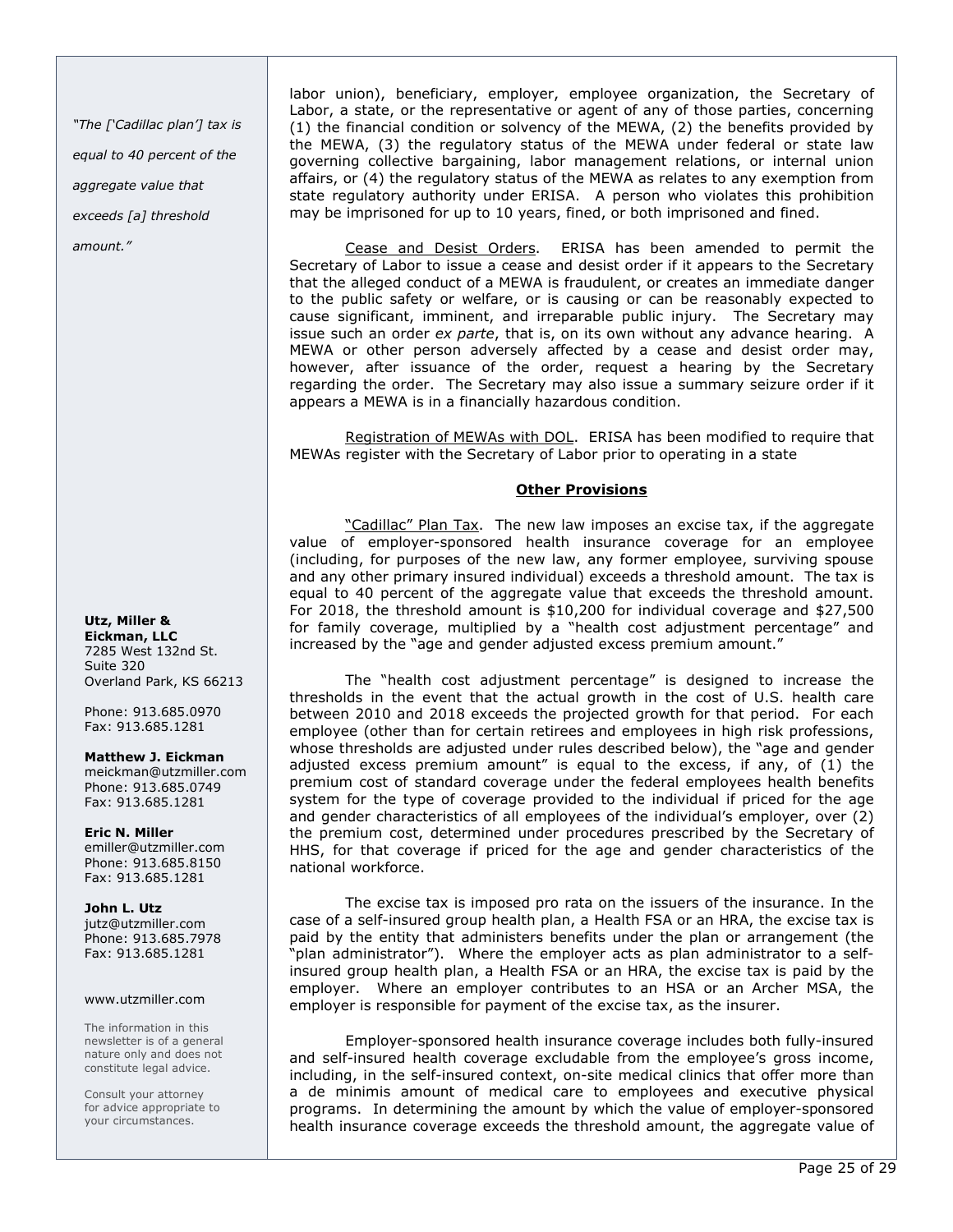"[A] tax credit is available to certain small employers for nonelective contributions to purchase health insurance for their

employees."

Utz, Miller & Eickman, LLC 7285 West 132nd St. Suite 320 Overland Park, KS 66213

Phone: 913.685.0970 Fax: 913.685.1281

# Matthew J. Eickman

meickman@utzmiller.com Phone: 913.685.0749 Fax: 913.685.1281

### Eric N. Miller emiller@utzmiller.com Phone: 913.685.8150

Fax: 913.685.1281

John L. Utz jutz@utzmiller.com Phone: 913.685.7978 Fax: 913.685.1281

### www.utzmiller.com

The information in this newsletter is of a general nature only and does not constitute legal advice.

Consult your attorney for advice appropriate to your circumstances.

all employer-sponsored health insurance coverage is taken into account, including coverage in the form of reimbursements under a Health FSA or an HRA, contributions to an HSA or Archer MSA, and, except in limited circumstances, other supplementary health insurance coverage.

The amount subject to the excise tax on high cost employer-sponsored health insurance coverage for each employee is the sum of the aggregate premiums for health insurance coverage, the amount of any salary reduction contributions to a Health FSA for the taxable year, and the dollar amount of employer contributions to an HSA or an Archer MSA, minus the dollar amount of the threshold. The aggregate premiums for health insurance coverage include all employer-sponsored health insurance coverage including coverage for any supplementary health insurance coverage. The applicable premium for health coverage provided through an HRA is also included in this aggregate amount.

The threshold amounts are increased for an individual who has attained age of 55 who is non-Medicare eligible and receiving employer-sponsored retiree health coverage or who is covered by a plan sponsored by an employer the majority of whose employees covered by the plan are engaged in a high risk profession or employed to repair or install electrical and telecommunications lines. For these individuals, the threshold amount in 2018 is increased by (1) \$1,650 for individual coverage or \$3,450 for family coverage and (2) the age and gender adjusted excess premium amount (as defined above). In 2019, the additional \$1,650 and \$3,450 amounts are indexed to the CPI-U, plus one percentage point, rounded to the nearest \$50. In 2020 and thereafter, the additional threshold amounts are indexed to the CPI-U, rounded to the nearest \$50.

For purposes of this rule, employees considered to be engaged in a high risk profession are law enforcement officers, employees who engage in fire protection activities, individuals who provide out-of-hospital emergency medical care (including emergency medical technicians, paramedics, and first-responders), individuals whose primary work is longshore work, and individuals engaged in the construction, mining, agriculture (not including food processing), forestry, and fishing industries. A retiree with at least 20 years of employment in a high risk profession is also eligible for the increased threshold.

Under this new law, an individual's threshold cannot be increased by more than \$1,650 for individual coverage or \$3,450 for family coverage (indexed as described above) and the age and gender adjusted excess premium amount, even if the individual would qualify for an increased threshold both on account of his or her status as a retiree over age 55 and as a participant in a plan that covers employees in a high risk profession.

This new excise tax, which is nondeductible, is effective for taxable years beginning after December 31, 2017. There are other twists and turns in the applicable rules, but given the distant effective date, we will defer any further discussion for the time being.

Tax Credit for Small Businesses. Effective for taxable years beginning after December 31, 2009, a tax credit is available to certain small employers for nonelective contributions to purchase health insurance for their employees. Small employers eligible for this credit are those with no more than 25 full-time equivalent employees ("FTEs") employed during the employer's taxable year, and whose employees have annual full-time equivalent wages that average no more than \$50,000. The full amount of the credit is, however, available only to an employer with 10 or fewer FTEs whose employees have average annual full-time equivalent wages from the employer of less than \$25,000. These \$25,000 and \$50,000 wage limits are indexed for inflation for the years beginning in 2014.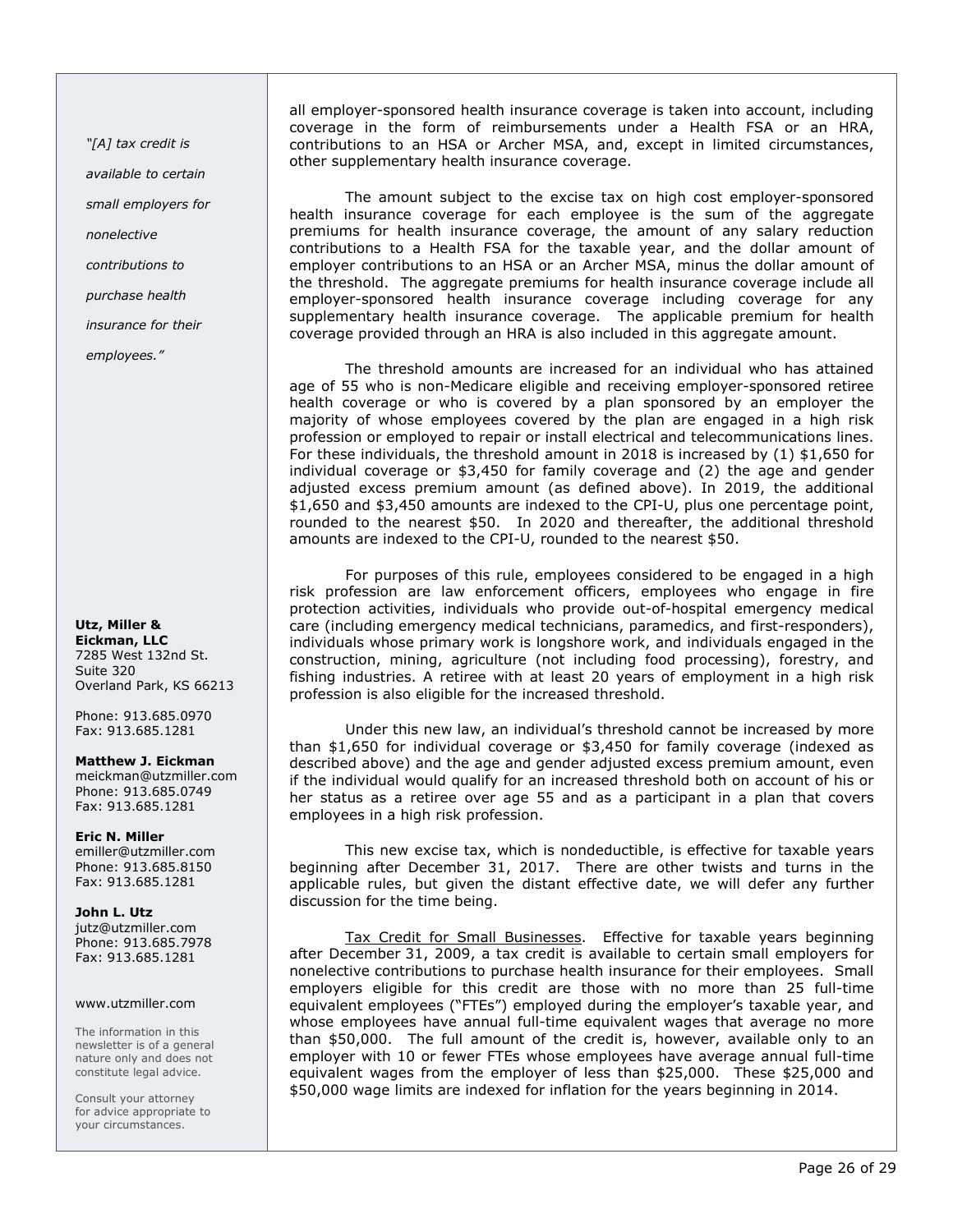"[T]he deduction for retiree prescription drug plan subsidies has been eliminated, effective for taxable years beginning after

December 31, 2012."

Utz, Miller & Eickman, LLC 7285 West 132nd St. Suite 320 Overland Park, KS 66213

Phone: 913.685.0970 Fax: 913.685.1281

Matthew J. Eickman

meickman@utzmiller.com Phone: 913.685.0749 Fax: 913.685.1281

Eric N. Miller emiller@utzmiller.com Phone: 913.685.8150 Fax: 913.685.1281

John L. Utz jutz@utzmiller.com Phone: 913.685.7978 Fax: 913.685.1281

### www.utzmiller.com

The information in this newsletter is of a general nature only and does not constitute legal advice.

Consult your attorney for advice appropriate to your circumstances.

To be eligible for the credit, a small employer must make a nonelective contribution on behalf of each employee who enrolls in certain qualifying health insurance the employer offers its employees. This employer contribution must be a uniform percentage (not less than 50 percent) of the premium cost of the plan. The employer must pay the employees' premiums during the year and claim the credit only at the end of the year on its income tax return. The credit is a general business credit, which can be carried back for one year and carried forward for 20 years. The credit is available for tax liability under the alternative minimum tax.

The credit is initially available for taxable years beginning in 2010, 2011, 2012, or 2013. For taxable years beginning in years after 2013, the credit is only available for purchases through a state exchange and is only available for a maximum coverage period of two consecutive taxable years beginning with the first year in which the employer (or any predecessor) first offers one or more qualified plans to its employees through an exchange. The maximum two year coverage period does not take into account any taxable years beginning in years before 2014. So, a small employer could potentially qualify for the credit for a total of six taxable years.

The amount of the credit is generally equal to the "applicable tax credit percentage" (35 percent for the years 2010-13, or 50 percent thereafter) of the employer's contribution to the health insurance premium for each covered employee. Only nonelective contributions by the employer are taken into account in calculating the credit. As a consequence, any amount contributed pursuant to a salary reduction arrangement under a cafeteria plan is not treated as an employer contribution for this purpose.

More precisely, the credit is equal to the lesser of the following two amounts, multiplied by the applicable tax credit percentage: (1) the amount of contributions the employer made on behalf of employees during the taxable year, or (2) the amount of contributions the employer would have made if each employee had enrolled in coverage with a "benchmark premium." Under the second of these two amounts, the benchmark premium is multiplied by the number of employees enrolled in coverage, and then multiplied by the uniform percentage that applies for calculating the level of coverage selected by the employer (which must be at least 50 percent).

For the first phase of the credit (for taxable years beginning in 2010 through 2013), the "applicable tax credit percentage" is 35 percent. The "benchmark premium" is the average total premium cost in the small group market for employer-sponsored coverage in the employer's state. The benchmark premium will vary based on the type of coverage provided to the employee (that is, single, adult with child, family or two adults). For taxable years beginning in years after 2013, the applicable tax credit percentage is 50 percent.

The credit is reduced for employers with more than 10 FTEs but not more than 25 FTEs. The credit is also reduced for an employer for which the average wage of its employees is between \$25,000 and \$50,000.

Elimination of Deduction for Retiree Prescription Drug Subsidy. In a change that has made headlines for its financial effect on public companies, the deduction for retiree prescription drug plan subsidies has been eliminated, effective for taxable years beginning after December 31, 2012.

Tax Code Provisions for Dependent Children. The new legislation modifies the Tax Code provision that excludes from employees' income the value of employer-sponsored health coverage. It does so by extending that exclusion to the coverage of certain adult children. In particular, the legislation extends the general exclusion for the reimbursement for medical care expenses (that is, benefit payments) under an employer-provided accident or health plan to any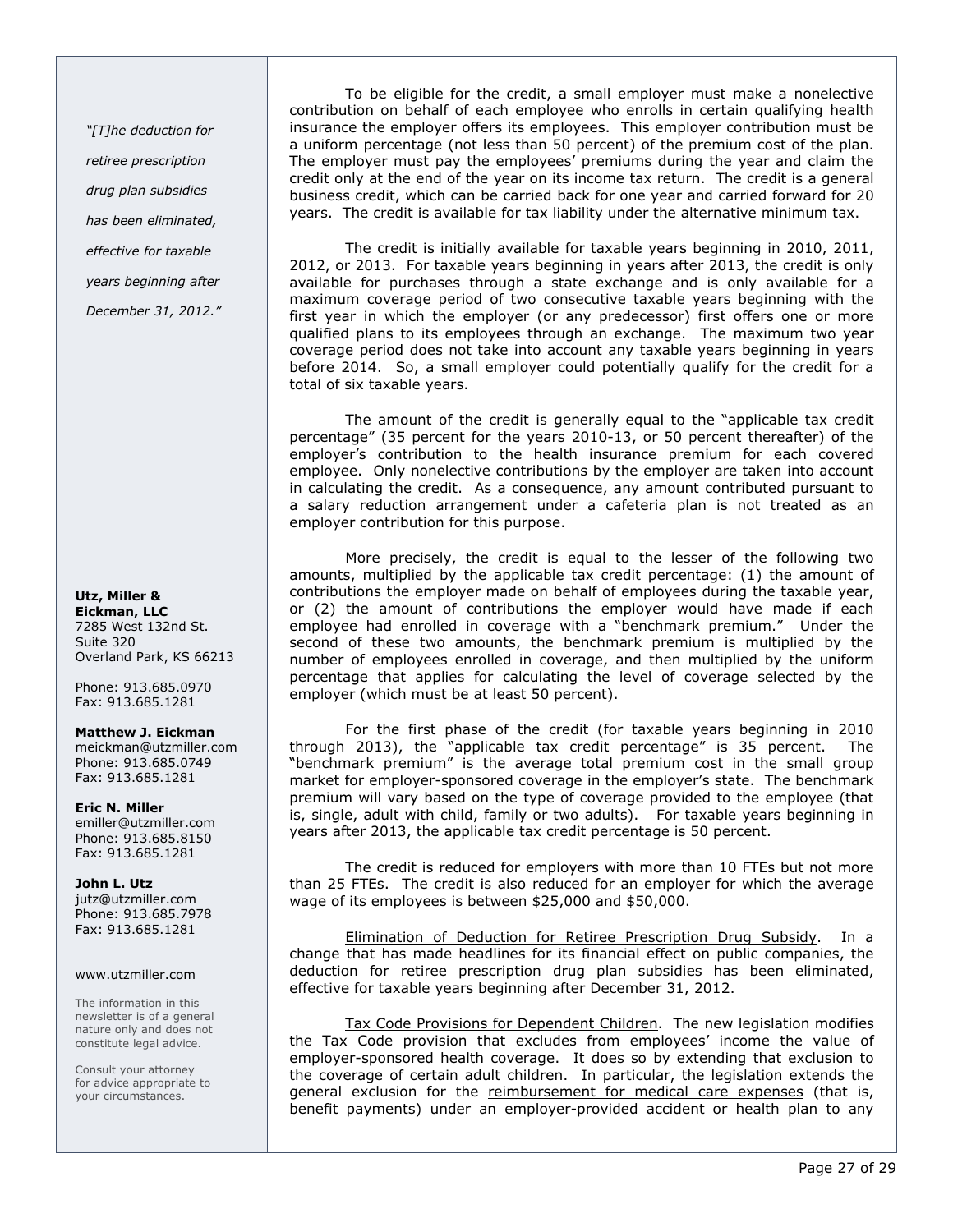"Benefits payable

under a health

flexible spending

account under a

cafeteria plan will be

limited to \$2,500 per

employee for any

taxable year."

# Utz, Miller & Eickman, LLC

7285 West 132nd St. Suite 320 Overland Park, KS 66213

Phone: 913.685.0970 Fax: 913.685.1281

# Matthew J. Eickman

meickman@utzmiller.com Phone: 913.685.0749 Fax: 913.685.1281

Eric N. Miller emiller@utzmiller.com Phone: 913.685.8150 Fax: 913.685.1281

John L. Utz jutz@utzmiller.com Phone: 913.685.7978 Fax: 913.685.1281

### www.utzmiller.com

The information in this newsletter is of a general nature only and does not constitute legal advice.

Consult your attorney for advice appropriate to your circumstances.

child of an employee who has not attained age 27 as of the end of the taxable year. The legislative history suggests that this change is also intended to apply to the exclusion for employer-provided coverage (that is, the value of coverage) under an accident or health plan for injuries or sickness for such a child, though the language of the legislation does not itself seem to make this change. A similar change has been made in the rules for VEBAs and Section 401(h) accounts. Further, the legislation in a similar fashion amends the Tax Code to permit self-employed individuals to take a deduction for any child of the taxpayer who has not attained age 27 as of the end of the taxable year.

For these purposes, the term "child" means an individual who is a son, daughter, stepson, stepdaughter, or eligible foster child of the taxpayer. (Under the Tax Code, a legally adopted child of the taxpayer or an individual who is lawfully placed with the taxpayer for legal adoption by the taxpayer is treated as a child of the taxpayer by blood.) An eligible foster child means an individual who is placed with the taxpayer by an authorized placement agency or by judgment, decree, or other order of any court of competent jurisdiction.

This change in the tax rules appears to be effective as of either March 23, 2010, or March 30, 2010.

# Cafeteria Plans, HSAs, and HRAs

Offering Exchange-Participating Qualified Health Plans. Effective for years beginning after December 31, 2013, qualified health plans offered through an exchange are not "qualified benefits" permitted to be offered through a cafeteria plan. There is, however, an exception for a small employer offering employees the opportunity to enroll in a qualified health plan in a group market through such an exchange. Beginning in 2017, if a state allows insurance companies to offer qualified health plans in the large group market through an exchange, a large employer may make available under its cafeteria plan a qualified health plan that it offers through an exchange.

Medicine Under HSAs, FSAs, and HRAs. Reimbursement for medicine or a drug will be a qualified medical expense eligible for favorable tax treatment under a health savings account only if it is a prescribed drug or is insulin. A drug that is available without a prescription, but which is in fact prescribed, will qualify for favorable treatment. Similar rules will apply to health plans, flexible spending accounts, and health reimbursement arrangements. The rules for health savings accounts (and similar rules for Archer MSAs) are effective for amounts paid with respect to taxable years beginning after December 31, 2010. The rules for health plans, FSAs, and HRAs are effective for expenses incurred with respect to taxable years beginning after December 31, 2010.

Increase in Tax on HSA Distributions. The tax on distributions from HSAs and Archer MSAs that are not for qualified medical expenses is increased from 10 percent to 20 percent, effective for distributions made after December 31, 2010.

Health FSAs Limited to \$2,500. Benefits payable under a health flexible spending account under a cafeteria plan will be limited to \$2,500 per employee for any taxable year. This change is effective for taxable years beginning after December 31, 2012. The \$2,500 figure will be adjusted for inflation for years beginning after December 31, 2013.

Simple Cafeteria Plans for Small Businesses. The legislation adds a provision allowing small businesses to establish "simple cafeteria plans," effective for years beginning after December 31, 2010. Under this provision, if certain requirements are met a small employer, which is an employer that employed an average of 100 or fewer employees on business days during either of the two preceding years, enjoys a safe harbor from the nondiscrimination requirements